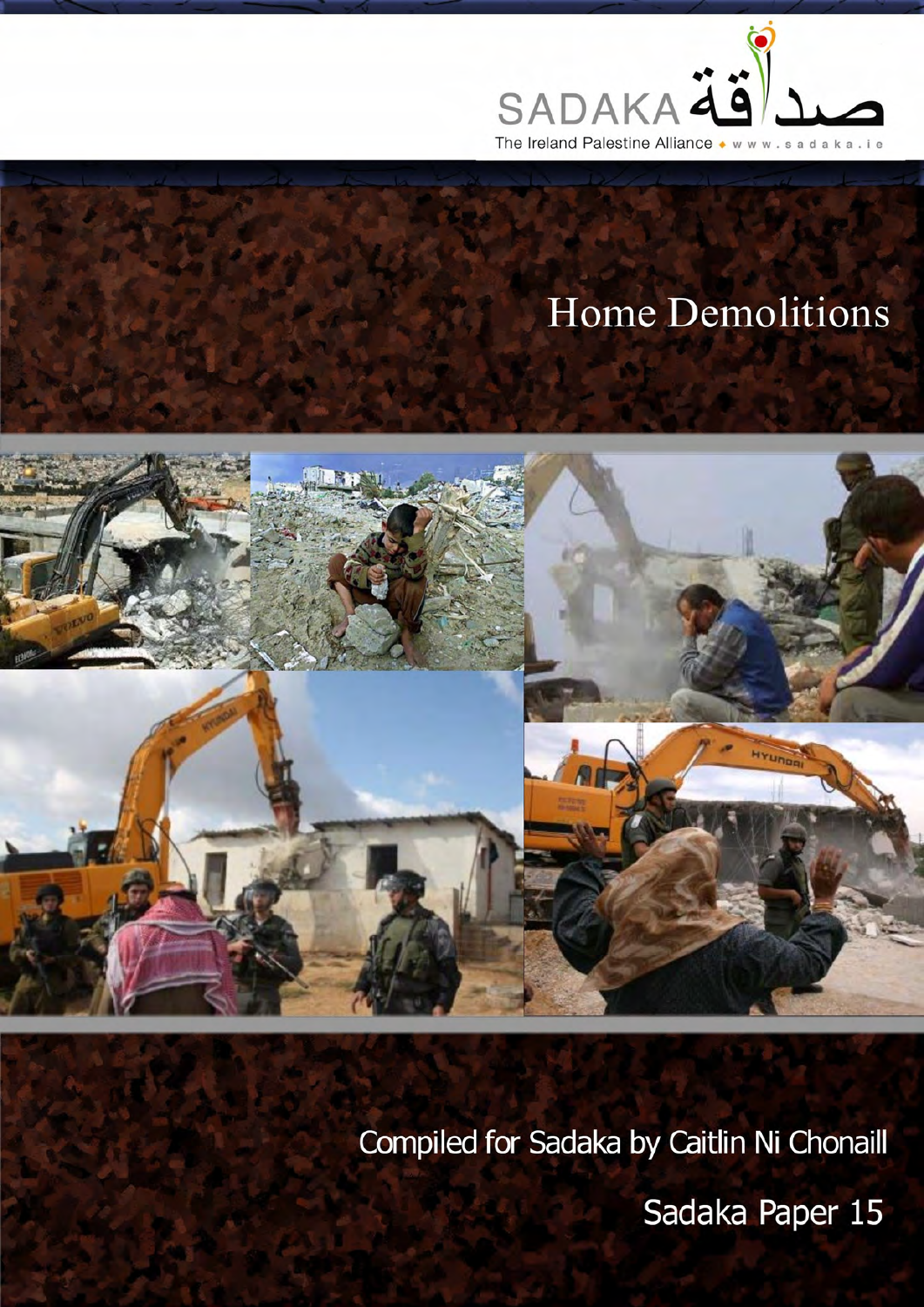# **Home Demolitions**

**Sadaka Paper No. 15** 

**Compiled by Caitlin Ni Chonaill**



**July 2012**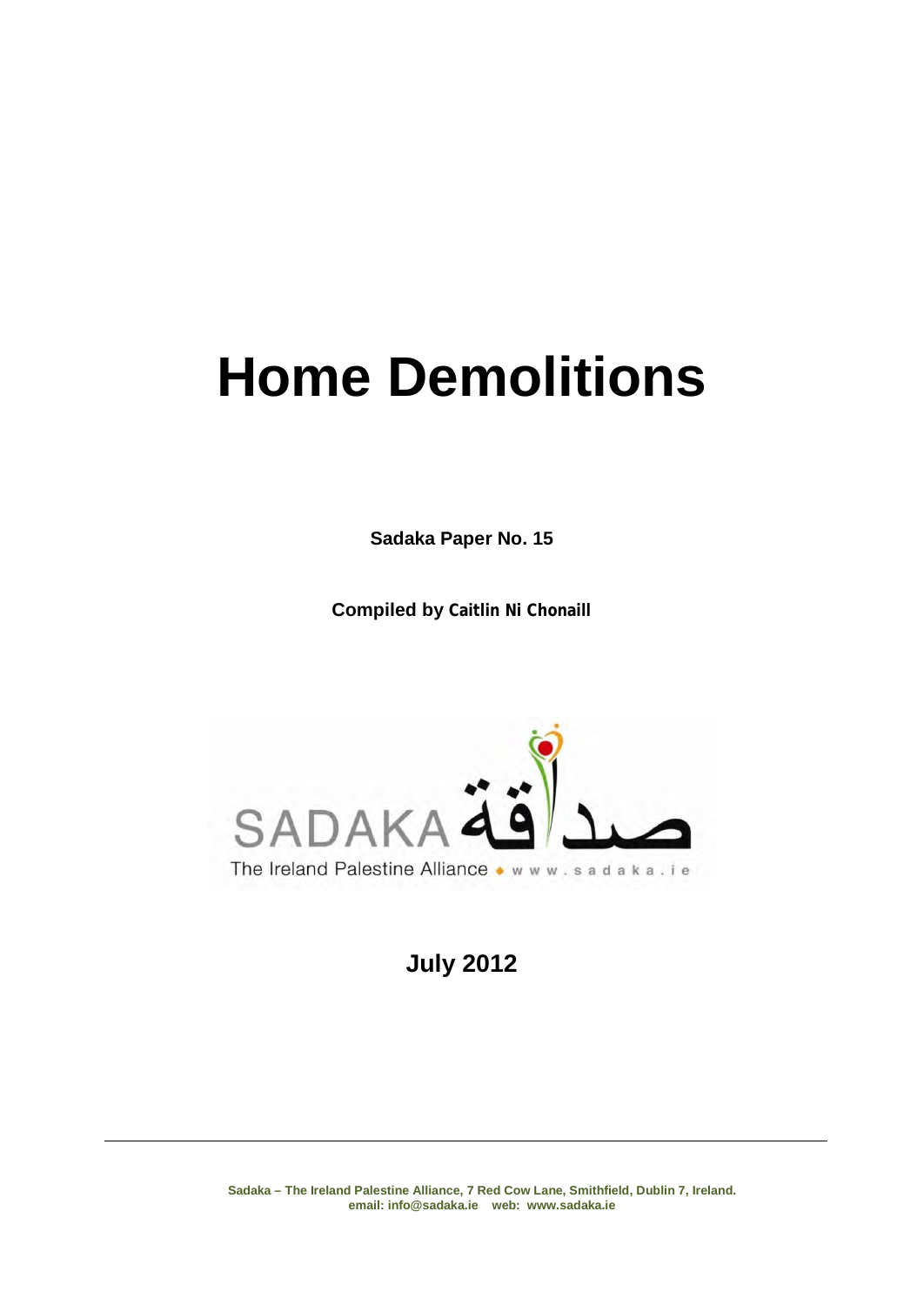## **Table of Contents**

| 1                               |  |  |  |  |  |  |
|---------------------------------|--|--|--|--|--|--|
| 1.1                             |  |  |  |  |  |  |
| 1.2                             |  |  |  |  |  |  |
| 1.3                             |  |  |  |  |  |  |
| 1.4                             |  |  |  |  |  |  |
| 1.5                             |  |  |  |  |  |  |
| 2 <sup>1</sup>                  |  |  |  |  |  |  |
| 2.1                             |  |  |  |  |  |  |
| 2.2                             |  |  |  |  |  |  |
| 2.3                             |  |  |  |  |  |  |
| 2.4                             |  |  |  |  |  |  |
| 2.5                             |  |  |  |  |  |  |
| 2.6                             |  |  |  |  |  |  |
| 3                               |  |  |  |  |  |  |
| 3.1                             |  |  |  |  |  |  |
| 3.2                             |  |  |  |  |  |  |
| 3.3                             |  |  |  |  |  |  |
| 3.4                             |  |  |  |  |  |  |
| 3.5                             |  |  |  |  |  |  |
| 3.6                             |  |  |  |  |  |  |
| 3.7                             |  |  |  |  |  |  |
| 4                               |  |  |  |  |  |  |
| 4.1                             |  |  |  |  |  |  |
| 4.2                             |  |  |  |  |  |  |
| 4.3                             |  |  |  |  |  |  |
| 4.4                             |  |  |  |  |  |  |
| 4.5                             |  |  |  |  |  |  |
| 4.6                             |  |  |  |  |  |  |
| 5                               |  |  |  |  |  |  |
| 5.1                             |  |  |  |  |  |  |
| 5.2                             |  |  |  |  |  |  |
| 5.3                             |  |  |  |  |  |  |
| 5.4                             |  |  |  |  |  |  |
| 5.5                             |  |  |  |  |  |  |
| 5.6                             |  |  |  |  |  |  |
| 6                               |  |  |  |  |  |  |
| 7                               |  |  |  |  |  |  |
| www.sadaka.ie<br>$\overline{2}$ |  |  |  |  |  |  |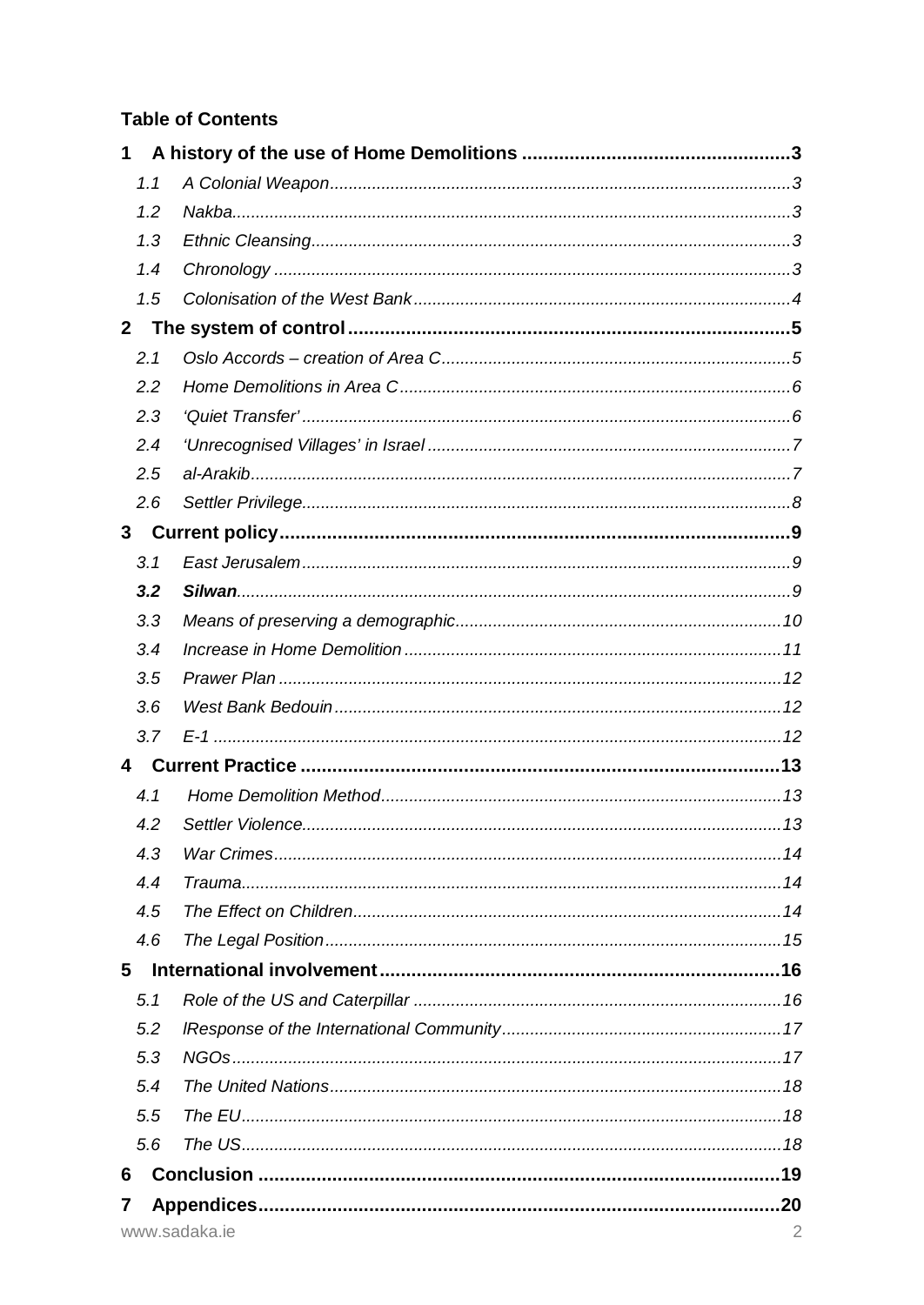## <span id="page-3-0"></span>**1 A history of the use of Home Demolitions**

*The demolition of Palestinian homes is politically motivated and strategically informed. The goal is to confine the 4 million residents of the West Bank, East Jerusalem, and Gaza to small enclaves, thus effectively foreclosing any viable Palestinian state and ensuring Israeli control, and to allow for the expropriation of land, the ethnic displacement of Palestinians, and the Judaization of the Occupied West Bank.* [Itay Epshtain, Israeli Committee Against Home Demolitions]

## <span id="page-3-1"></span>**1.1 A Colonial Weapon**

Home demolitions have long been a major weapon in the colonial arsenal in Palestine. They were carried out during the British Mandate period under Reg.119 of the "Defence (Emergency) Regulations" passed in 1945. Although the British claimed to have repealed this law upon their departure in 1948, it continued to be used by the Israeli regime.

## <span id="page-3-2"></span>**1.2 Nakba**

During the 'Nakba' period - 1948 and the years immediately following - when Israel aggressively seized land beyond that allocated to it by the United Nations, whole villages were obliterated by the Israeli army and militias. The ruins of some may still be seen today, while others have disappeared beneath the concrete or 'green areas' of 'Israeli development'.

## <span id="page-3-3"></span>**1.3 Ethnic Cleansing**

The destruction of Palestinian homes - which can include outhouses, animal accommodation, water cisterns, orchards, farmland etc - has always been intrinsic to the Israeli project of ethnically-cleansing Palestine of its indigenous people. It is in effect 'forced eviction'. It is carried out for three inter-linked reasons :

- 1. To terrorise and punish the population
- 2. For 'military purposes'
- To alter the demographic landscape.



**Figure 1: Home Demolition in East Jerusalem**

## <span id="page-3-4"></span>**1.4 Chronology**

As the following chronology shows, a policy of home demolitions has been consistently applied over time as part of the overall Israeli strategy to gain control over all the Palestinian territory.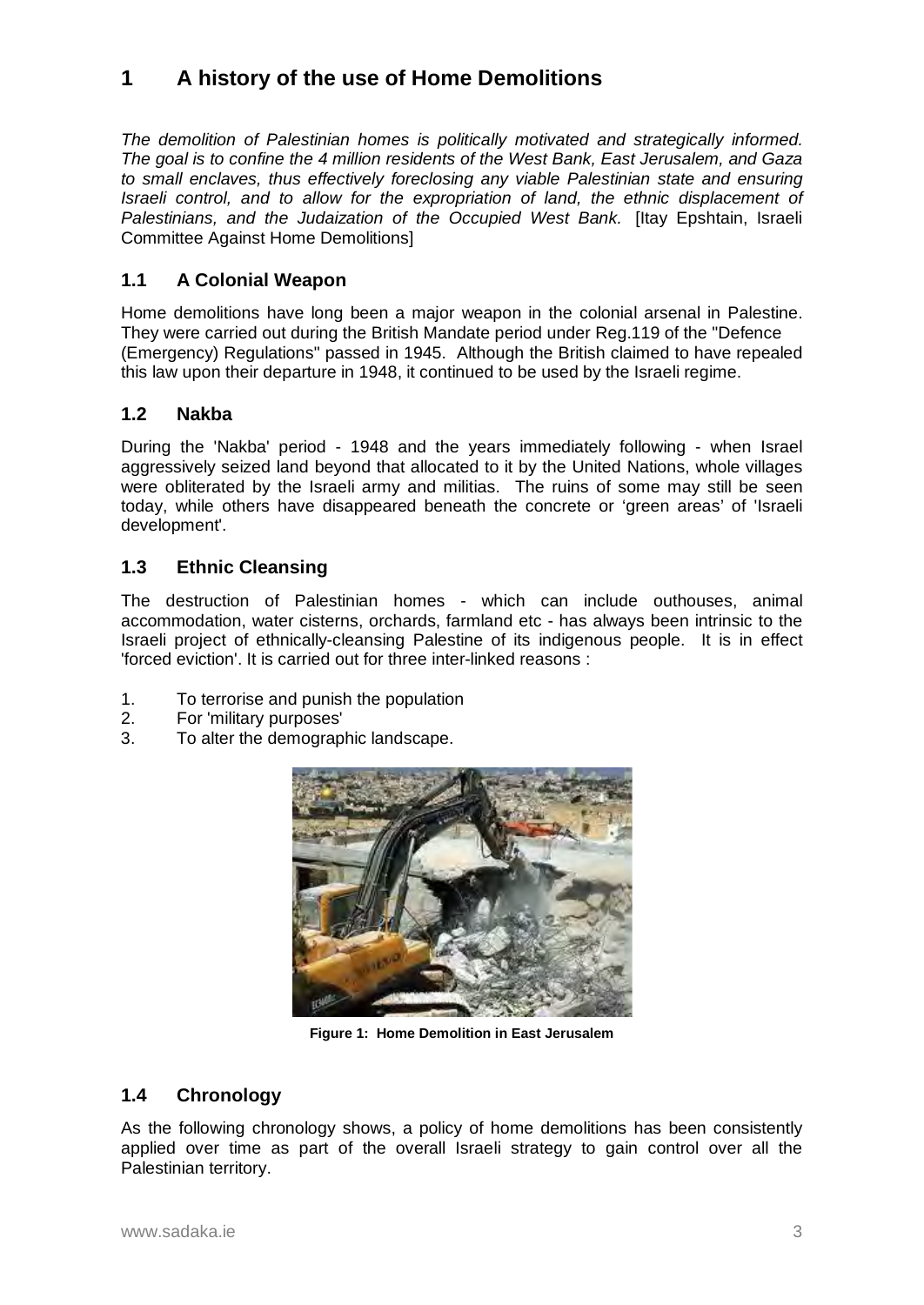- 1967 Following its victory in the 'Six-Day War' of 1967, the Israeli army illegally occupied Gaza and the West Bank and embarked on a programme of settlement and destruction.
- 1970 **'Gaza Clearances'**. Thousands of Palestinian homes bulldozed to make way for illegal Jewish-only settlements and the army bases to protect them.
- 2001 **Second Intifada** (Palestinian uprising) More Israeli troops drafted into Gaza and security zones' created. This led to the destruction of yet more Palestinian property including farmlands and orchards as the land adjoining the settlements and army bases was 'cleared'.
- 2008/9 **'Operation Cast Lead'**. Israel again carried out wide-scale house demolitions. According to UN figures, Israel destroyed more than 3,500 residential dwellings during the operation, leaving some 20,000 persons homeless. The house demolitions included the entire residential neighbourhood of 'Izbat 'Abd Rabo, south of Jabalya. Most of the demolitions took place after the Israeli army had already gained control of the area*.*

Home demolitions in Gaza have taken place principally for the first two reasons, namely, for military reasons and to terrorise and punish the population, while the third reason, demographic change, became the main driving force on the West Bank.



**Figure 2: Home Demolition - Izbat Abd Rabo, Gaza**

## <span id="page-4-0"></span>**1.5 Colonisation of the West Bank**

The Israeli ambition to colonise the West Bank with settlers and to drive out the Palestinians has led to an ever increasing number of home demolitions. When Israel illegally occupied this territory in 1967 it appointed itself as the Civil Authority and took charge of land administration and construction. In 1971, under *Government of Israel (GOI) Military Order No.418*, it modified the existing *City, Village and Building Planning Law.* These modifications led to a greatly changed planning system which gradually eliminated Palestinian participation in the planning committees in favour of Israeli military and settler representatives.

In direct breach of the Geneva Convention the Israeli government started allocating broad expanses of land for the establishment and expansion of Jewish settlements. At the same time it took steps to restrict Palestinian access to land and housing. Israel:

- Severely restricted the number of building permits allocated to Palestinians;
- Froze land registration, making it difficult for Palestinians to prove ownership of their land and
- Froze planning schemes, designed to improve facilities and infrastructure, for Palestinian towns and villages.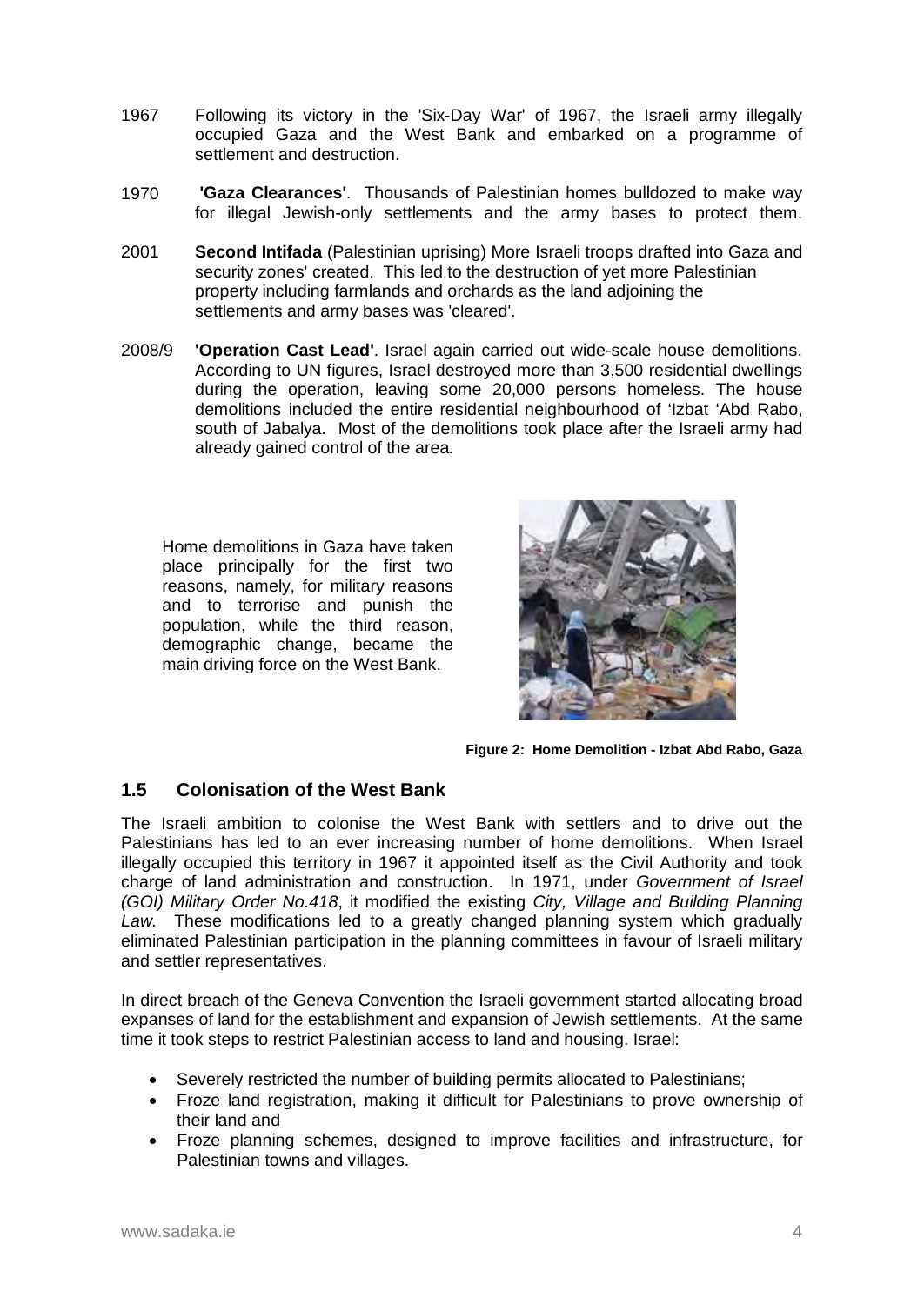This left thousands of Palestinians unable to obtain permits to build on their own land, either because they could not prove ownership or because the infrastructure needed updating. Faced with the necessity of providing shelter for their families and the need to develop their businesses, the Palestinians were left with no option other than build without a permit.

#### **Lack of 'building permission' from the Israeli authority is a major pretext for the demolition of Palestinian constructions.**

**The Israeli Committee Against House Demolitions (ICAHD) estimates that at least 24,813 houses have been demolished in the West Bank, East Jerusalem and Gaza since 1967**.



**Figure 4: Destroying a Future**

## <span id="page-5-0"></span>**2 The system of control**

**.** 

## <span id="page-5-1"></span>**2.1 Oslo Accords – creation of Area C**



Restriction on Palestinian development increased greatly following the 1995 'Oslo Accords'. Under this Agreement, the West Bank, excluding East Jerusalem, was divided into three Zones - Areas A, B and C, each with its own security and administrative arrangements and authorities, including land administration. A body, known as the 'Palestinian Authority' (PA), was also set up.

**Area A:** (18% territory. 55% population) under PA civil and security control

**Area B:** (20% territory. 41% population) under PA civil and PA/Israeli security control

**Area C:** (62% territory. 5.8% population) under full Israeli military control, including land administration and planning

www.sadaka.ie 5 **Figure 5: Areas A, B and C**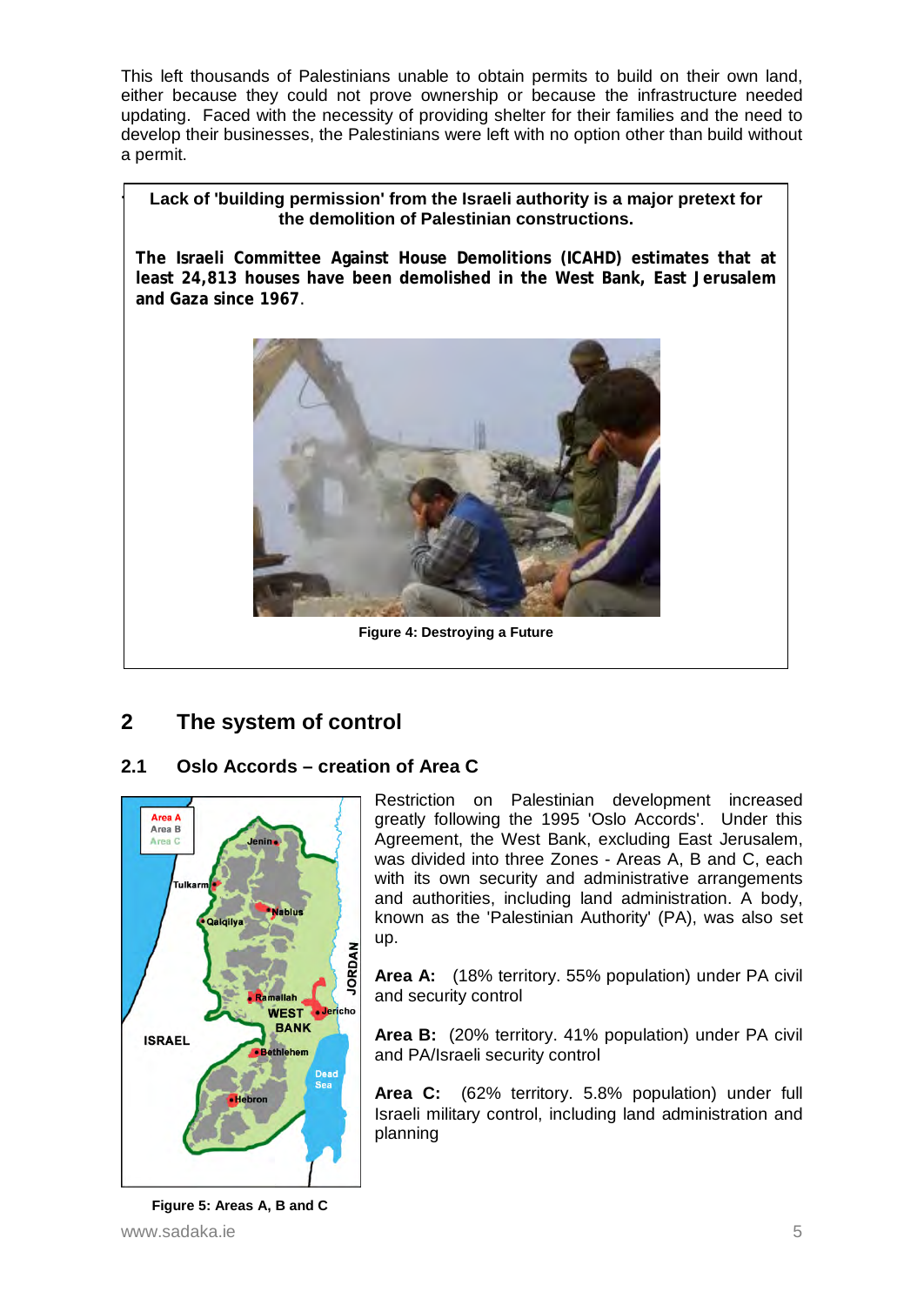The territorial space of Areas A and B is not contiguous, and consists of some 227 separate enclaves under partial or full Palestinian control. Each such enclave, whether Area A or B or a combination of both, is surrounded by Area C, which covers the entire remaining area.

## <span id="page-6-0"></span>**2.2 Home Demolitions in Area C**

Area C, which is under the full control of the Israeli military, is the area where the vast majority of home demolitions have taken place. It is the only contiguous area of the West Bank and also the largest - 59% of the territory. Despite this, Palestinians are only allowed to build in 1% of it. Area C also contains many valuable natural resources, including aquifers. It also encompasses the fertile Jordan Valley which the Israelis are turning into an 'Eastern Zone'. This area sustained the largest number of home demolitions in 2011. (see Sadaka special report on The Jordan Valley on www.sadaka.ie).

The Israeli Military/Civil Authority planned Area C to include Settlements (including the road network to connect them), closed 'military zones' and 'natural parks'. Palestinian construction in or near these areas was forbidden and any pre-existing Palestinian housing, be it village, farm, house or tent was demolished. Since Oslo, thousands of Palestinian residences have been pulled down and olive orchard and grazing land destroyed.



**Figure 6: Homeless in the Jordan Valley**

## <span id="page-6-1"></span>**2.3 'Quiet Transfer'**

In a recent study the United Nations Office for the Co-ordination of Humanitarian Affairs (UN-OCHA) found that in 10 out of 13 Area C communities surveyed, families have moved away because *"policies and practices implemented there (in Area C) make it difficult for residents to meet basic needs or maintain their presence on the land."* The pressures causing Palestinians to leave Area C have led some analysts to conclude that Israel's grand strategy is '*transfer by stealth'* of Palestinians to Areas A and B. There would be economic, political and strategic advantages to Israel in annexing Area C. Because it includes almost all of the Jordan Valley they would acquire fertile land rich in natural resources including water; the Palestinian community would be atomised in bantustan-type pockets surrounded by 'Israel' which would therefore have control over them; an independent Palestinian state would be impossible.



**Figure 7: Forced Eviction**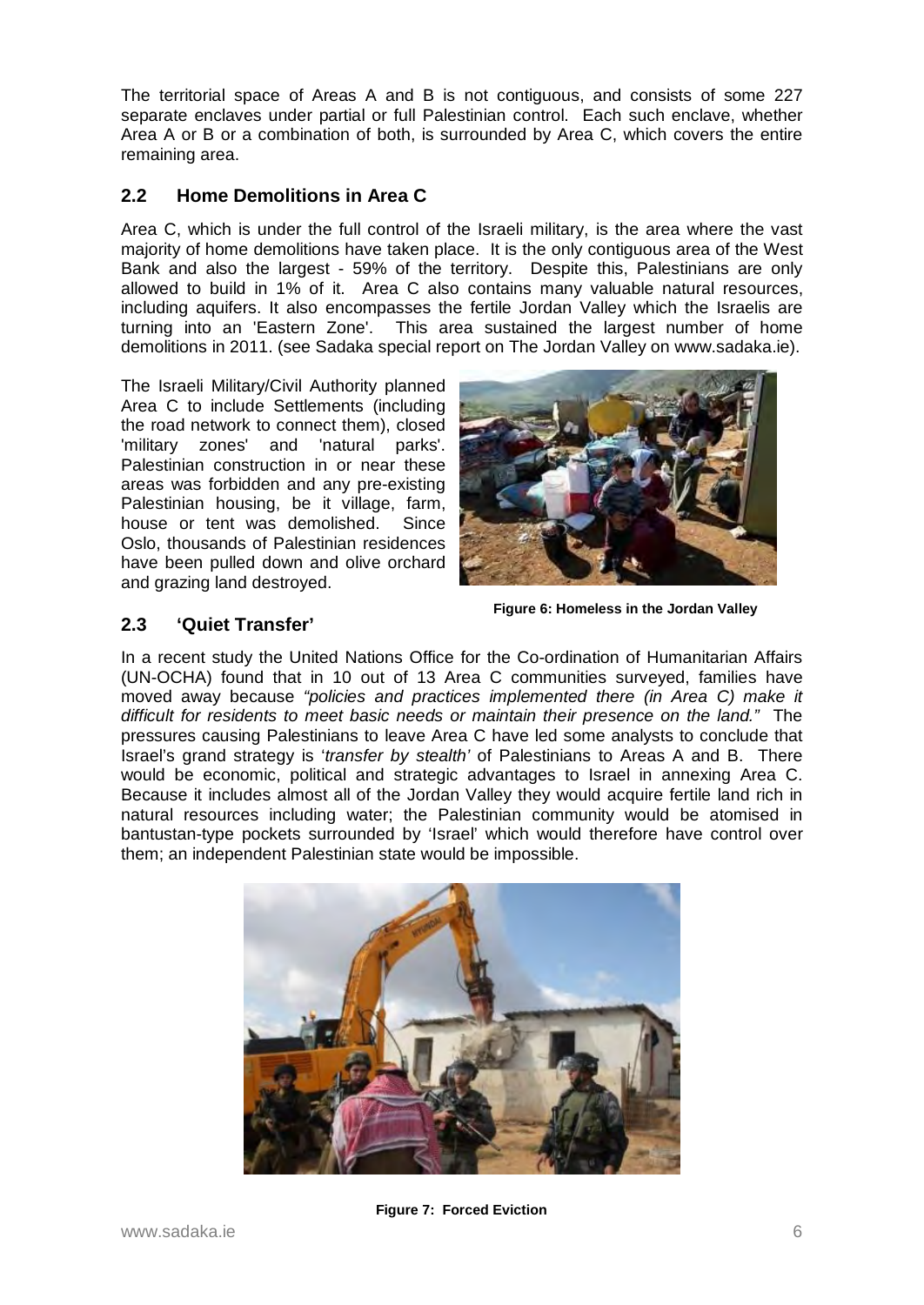## **2.4 'Unrecognised Villages' in Israel**

<span id="page-7-0"></span>The Bedouin, a semi-nomadic, herding people, have lived in the desert region of Naqab (Negev) since the Byzantine period. A number of them established villages and were given title to the land by the Ottomans - land rights which were later also recognised by the British. However, when the state of Israel was established in 1948 Jewish troops started driving the Bedouin out. Before 1948 there were more than 90,000 Bedouin living in the Naqab (Negev). Following the *Nakba,* only 12% of these remained, the others having been driven out to Gaza or to parts of the West Bank. Those Bedouin who have managed to remain, though Israeli citizens, are subject to constant Israeli harassment and threat to their traditional way of life. The aim is to drive them off their land and into 'townships'.

Israel has never recognised Bedouin land rights and considers their tribal land to be state land. It has refused to 'recognise' the Bedouin villages established before 1948; they don't appear on state maps and receive no services: water, electricity, sewage, waste collection, etc. Worst of all, since Israel has characterised the villages as 'illegal', homes are subject to demolition at any time as are any and all structures, from tents to water tanks to cattle pens. The land thus cleared is appropriated by the Israeli state for its own purposes. After the 'unrecognised' village of Wadi el-Na'am was destroyed, its lands were taken over for a nuclear reactor, agro and petrochemical factories, an oil terminal, a closed 'military zone', a power plant and a toxic waste incinerator.

According to estimates by Ben Gurion University, in 2006, demolition orders had been delivered to 16,000 buildings in such villages. In addition, in the two years up to March 2004, the Israeli authorities destroyed about 24,500 acres of crops planted by the villagers.

### <span id="page-7-1"></span>**2.5 al-Arakib**

A striking example has been the 'unrecognised' village of al-Arakib in the southern Negev. Starting in the year 2000, Israeli planes annually sprayed poisonous chemicals over the wheatfields to destroy the crops. Then in July 2010, hundreds of Israeli police and bulldozers arrived and demolished the village completely, destroying homes, possessions, animal sheds, water tanks and electricity generators.

Their olive, almond and citrus trees were also destroyed to make way for an 'afforestation' scheme sponsored by

US billionaire Ron Lauder, owner of the cosmetic company 'Estee Lauder'. He is also chairman of the Jewish National Fund-USA (JNF-USA). The pine trees were donated by 'GOD-TV', a Christian Evangelist television channel. Both the JNF and GOD-TV are dedicated to 'judaising' the Negev and Galilee.

Despite this, the villagers rebuilt their village. The Israeli forces returned and demolished it again and the villagers rebuilt it again. And so it went on. Al-Arakib has been demolished and rebuilt over *30 times,* a testament to the steadfast courage of the villagers and the Israeli, Palestinian and international friends who support them.



**Figure 8: Destroyed Homes in al-Arakib**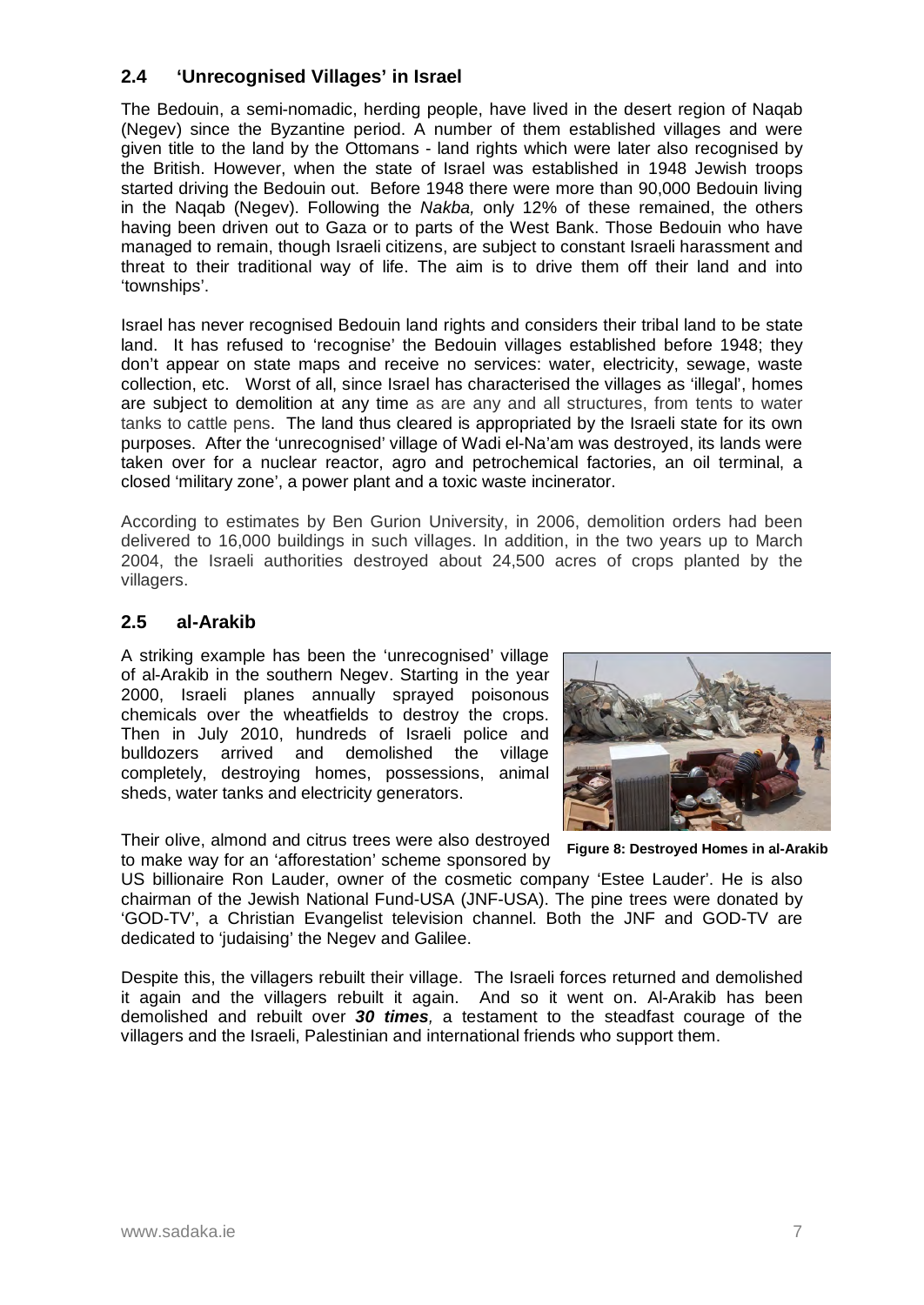

**Figure 9: Rebuilding Homes in al-Arakib**

| Building permits granted by the Civil Administration (2000 – 2006) |                                                                |                                                                 |  |  |  |  |
|--------------------------------------------------------------------|----------------------------------------------------------------|-----------------------------------------------------------------|--|--|--|--|
| Year                                                               | <b>Building permits granted for</b><br>Settlements in area 'C' | <b>Building permits granted for</b><br>Palestinians in area 'C' |  |  |  |  |
| 2000                                                               | 1,493                                                          | 5                                                               |  |  |  |  |
| 2001                                                               | 1,014                                                          | 6                                                               |  |  |  |  |
| 2002                                                               | 712                                                            | 6                                                               |  |  |  |  |
| 2003                                                               | 720                                                            | 3                                                               |  |  |  |  |
| 2004                                                               | 672                                                            | 5                                                               |  |  |  |  |
| 2005                                                               | 1,169                                                          | 13                                                              |  |  |  |  |
| 2006                                                               | 1,165                                                          | 43                                                              |  |  |  |  |
| Total                                                              | 6,945                                                          | 95                                                              |  |  |  |  |

**Source: the Israeli Central Bureau of Statistics and the Civil Administration**

#### <span id="page-8-0"></span>**2.6 Settler Privilege**

<span id="page-8-1"></span>A Palestinian wanting to obtain a building permit to build on his land in Area C must undergo a prolonged, complicated, and expensive procedure which generally results in denial of the application. In recent years 94% of all permit applications have been rejected. However, no such restriction exists for the Settlers. The Settlements contain thousands of houses built without permits; they are not demolished and are awarded permits *post* construction.



**Figure 10: Demolished Home with Settlement in the background**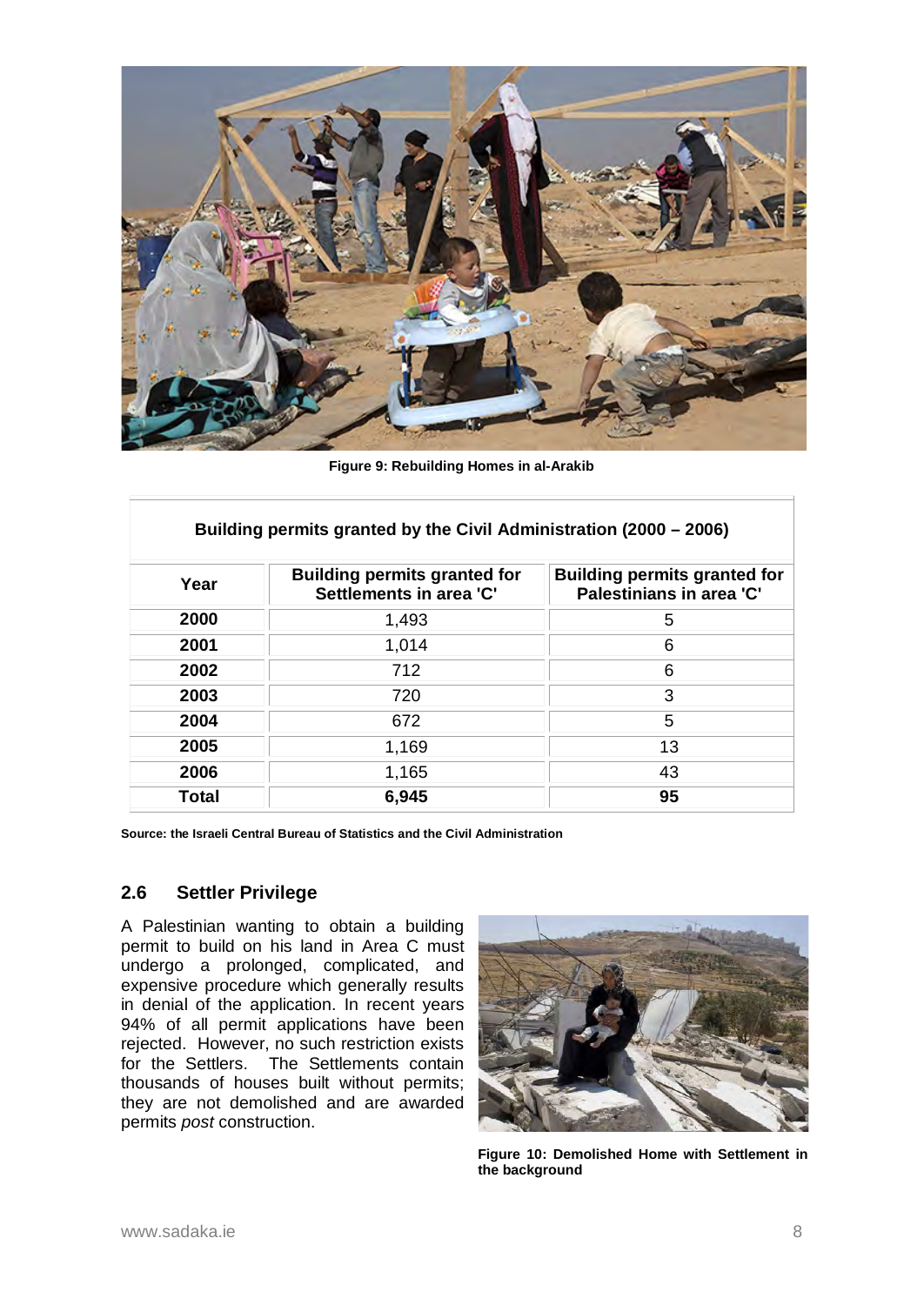## **3 Current policy**

## <span id="page-9-0"></span>**3.1 East Jerusalem**

Since 1967, when Israel illegally annexed East Jerusalem, the city's Palestinian inhabitants have experienced a high incidence of home demolition, residency revocation and eviction. Demolition of Palestinian homes in Jerusalem and the surrounding area is part of the effort by Israel to abolish the centuries old Palestinian presence and to 'judaise' the city and its environs.

One of the first acts of the Israeli government upon seizing control of Jerusalem in 1967 was to bulldoze the 800 year old *Maghrebi Quarter,* home to thousands of Palestinians. This is now the plaza in front of the 'Wailing Wall'. Large areas of privately owned Palestinian land on the West Bank side of Jerusalem were confiscated and 'cleared' by the Israeli government, primarily for settlement purposes. The Jerusalem municipality enacted strict zoning, planning, and administrative laws limiting Palestinian access to only 13% of the city area and made construction permits almost impossible to obtain - Palestinians are even refused permits to build on their own private land. No such restriction was placed on settlement building. According to the Palestinian Central Bureau of Statistics (PCBS), between 1967 and 2002, 82% of all housing units built in East Jerusalem (settlements) were for Israelis, as opposed to 18% for Palestinians.

The discriminatory application of the building and planning regulations gives the Israeli government a pretext to destroy Palestinian homes and businesses.

## <span id="page-9-1"></span>**3.2 Silwan**

Palestinian homes in East Jerusalem have also been demolished due to excavations in search of 'biblical' remains. These have been led by the US-funded,<br>right-wing settler organisation Elad. (see right-wing settler organisation *Elad.* (see [http://www.sadaka.ie/About\\_Palestine/West\\_Bank/Jer](http://www.sadaka.ie/About_Palestine/West_Bank/Jerusalem.html)<br>usalem.html). Though a private organisation. Elag Though a private organisation, *Elad* has the backing of the Israeli government.

According to the Israeli NGO *Ir Amim*:[Elad] "....*serves as a direct executive arm of the Government of Israel and enjoys comprehensive and deep backing by the Israeli Administration*."



Palestinian village of **Silwan** which lies on the Old City's southern slopes, adjacent to the Ottoman wall and the Haram al-Sharif. The area is rich in history but the archeological investigations that took place in the past were carried out responsibly and with the cooperation of the villagers. These uncovered evidence of the many civilisations which have formed part of the story of Jerusalem. (For a full account see booklet *The Story behind the Tourist Site* produced by the Wadi Hilweh Information Centre www.silwanic.net )



www.saughai.i<del>c</del> 9 **Figure 12: Silwan, East Jerusalem**



**Figure 3: Baby in the Ruins of her Home**

The aim of Elad, however, has been to search for evidence of King David alone with a view to turning the

*Plan Scheme 11555*, for the creation of such a park. It calls for the destruction of the neighbourhood of *Al-Bustan,* a part of Wadi Hilweh. This would involve the eviction of over a thousand residents and the steady

expropriation of land belonging to Palestinians.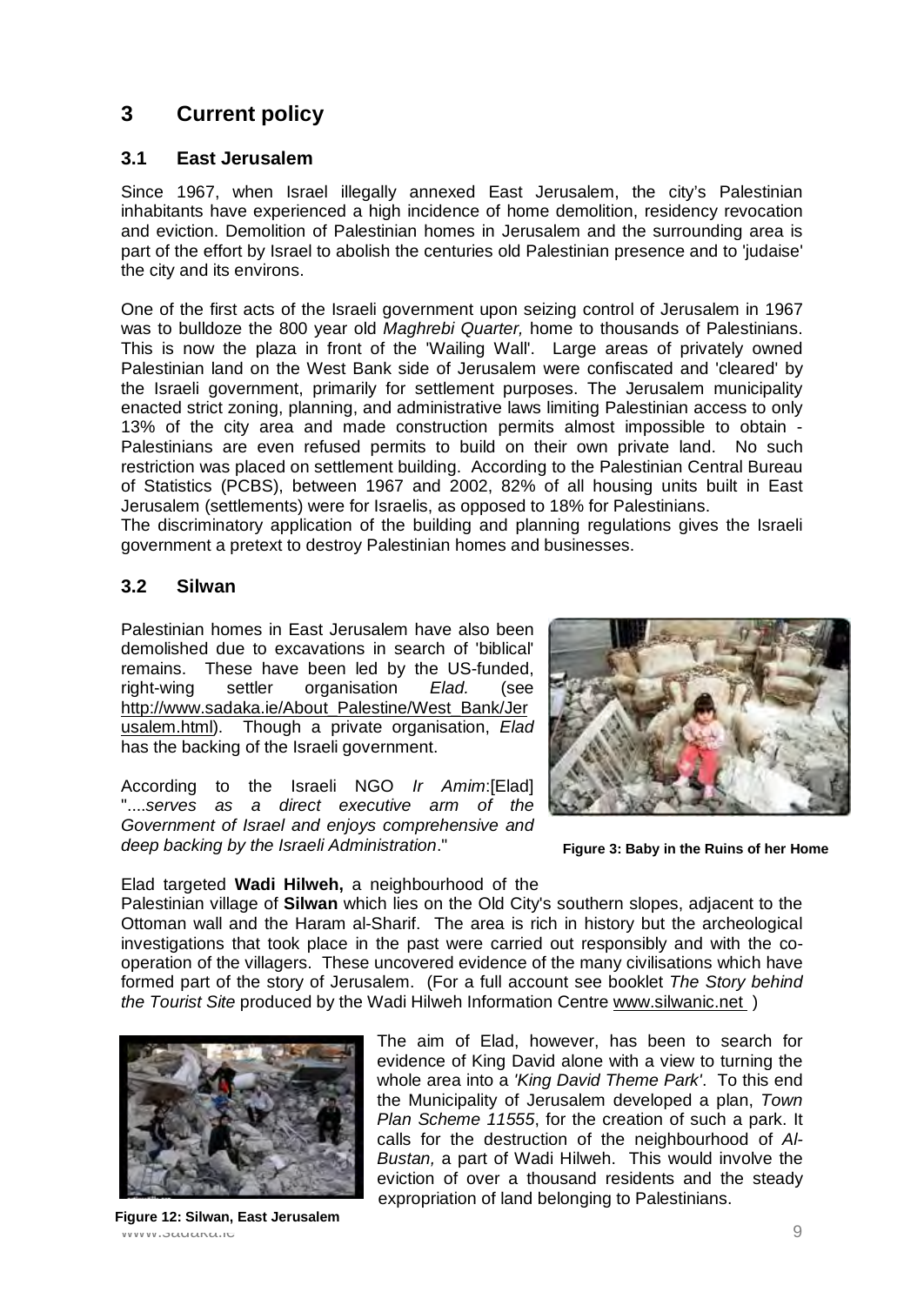Armed with the charge of '*building without a permit'* the city authorities began this process in 2005.

The demolitions continue to this day. Dwellings, schools, playgrounds and public buildings have all been destroyed in what has been described as *'the most massive demolition action carried out by the Municipality since the demolition of the Maghrebi Quarter*' (B'Tselem).

Further demolitions are taking place to accommodate tourists visiting the 'theme park'. On the day in February 2012 that the Wadi Hilweh Cultural Centre, which included a playground and coffee shop, was bulldozed, Elad was given the go-ahead for the construction of a 'visitors' compound', to be part of the King David theme park. Further 'tourist development' is planned: car parks, accommodation etc. all to be built on the rubble and destroyed lives of Silwan.



**Figure 13: Destruction of the Wadi Hilweh Cultural Centre**

Even houses not scheduled for demolition are at risk from the excavations and tunnelling which go on beneath them, all with the blessing of the Israeli Antiquities Authority. The tunnels are dug beneath private homes without the residents being consulted or permits being required. In the last couple of years, parts of houses have collapsed, land has subsided and roads have caved in. In one case, the walls of a kindergarten collapsed next to an excavation.

## <span id="page-10-0"></span>**3.3 Means of preserving a demographic**

In October 2011, the Israeli Committee against House Demolitions (ICAHD) presented a report to the UN stating that the demolition of Palestinian homes in East Jerusalem is, in the majority of cases, a war crime of destruction of property. By destroying homes, limiting the possibility to build legally, and denying permanent residency status to Palestinians in East Jerusalem, Israel is forcing the migration process on the basis of ethnicity – which violates international law and is possibly a war crime. The report also states that there is evidence that the actions and policies implemented by Israel in East Jerusalem are designed to preserve a demographic balance in the city of a Jewish majority – a motive that is forbidden by international law.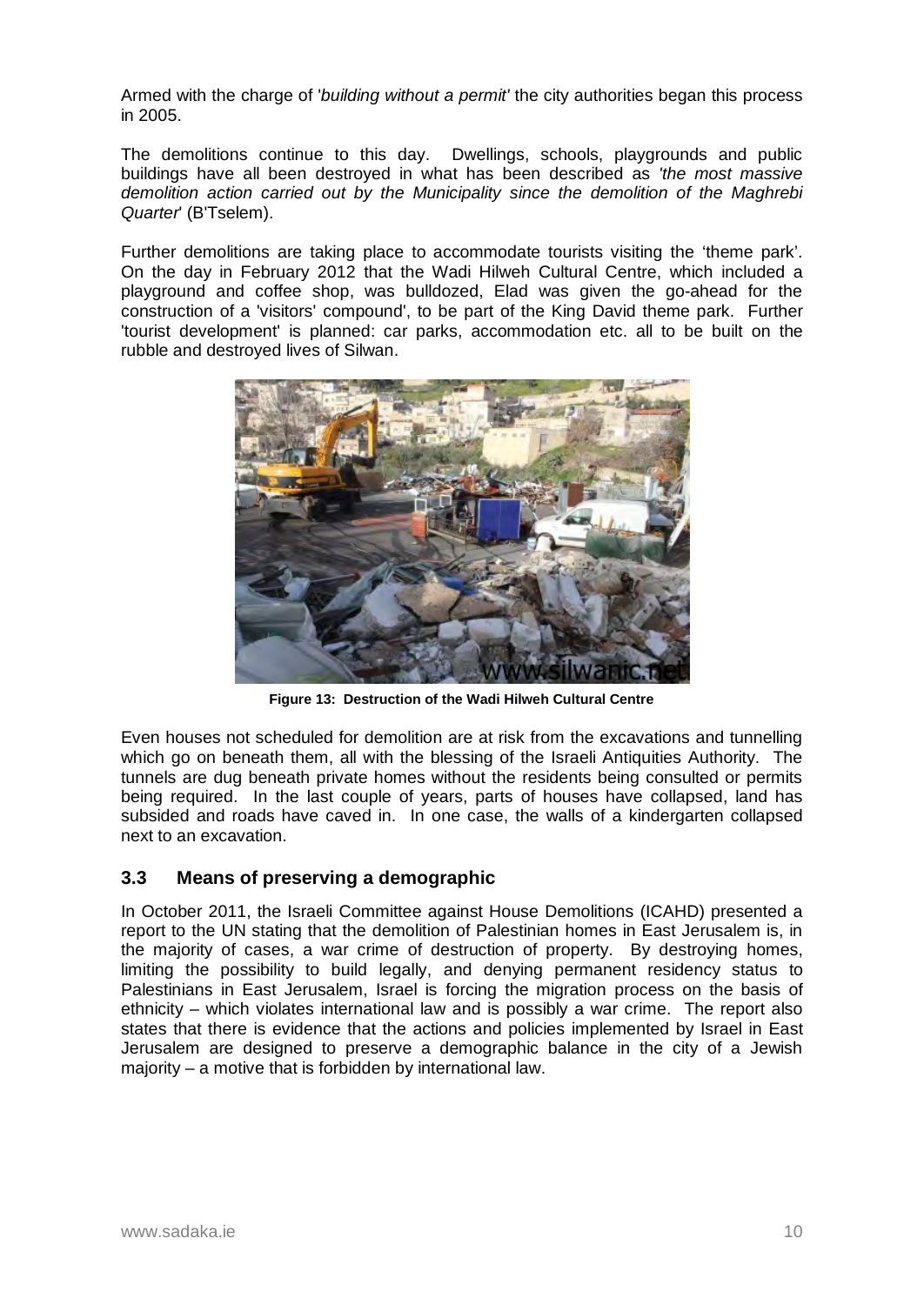

**Figure 14: A Destroyed Home**

| Demolition of Houses in East Jerusalem 2004-2011 |                                     |                                          |                                   |  |  |  |  |
|--------------------------------------------------|-------------------------------------|------------------------------------------|-----------------------------------|--|--|--|--|
| Year                                             | <b>Number of homes</b><br>destroyed | <b>Number of people</b><br>left homeless | Number of minors<br>left homeless |  |  |  |  |
| 2004                                             | 53                                  | 194                                      | 110                               |  |  |  |  |
| 2005                                             | 70                                  | 140                                      | 78                                |  |  |  |  |
| 2006                                             | 44                                  | 98                                       | 18                                |  |  |  |  |
| 2007                                             | 62                                  | 219                                      | 149                               |  |  |  |  |
| 2008                                             | 78                                  | 340                                      | 188                               |  |  |  |  |
| 2009                                             | 47                                  | 256                                      | 145                               |  |  |  |  |
| 2010*                                            | 22                                  | 191                                      | 94                                |  |  |  |  |
| 2011**                                           | 16                                  | 108                                      | 60                                |  |  |  |  |

**B'Tselem Data updated to 31 Oct. 2011**

## <span id="page-11-0"></span>**3.4 Increase in Home Demolition**

The rate of demolition of Palestinian homes has greatly increased in recent years. In 2011, a record year of displacement, a total of 622 Palestinian structures were demolished by Israeli authorities, of which 36% (or 222) were family homes. The remainder were livelihood-related (including water storage and agricultural structures), resulting in 1,094 people displaced, almost double the number for 2010.



The Jordan Valley sustained the largest number of demolitions with 199 structures demolished. This represented 32% of the total structures demolished in the West Bank and 40% of all the residential structures demolished. The 401 people thus displaced represented 37% of all the people displaced in the West Bank.

**Figure 15: Homeless in the Jordan Valley (2)**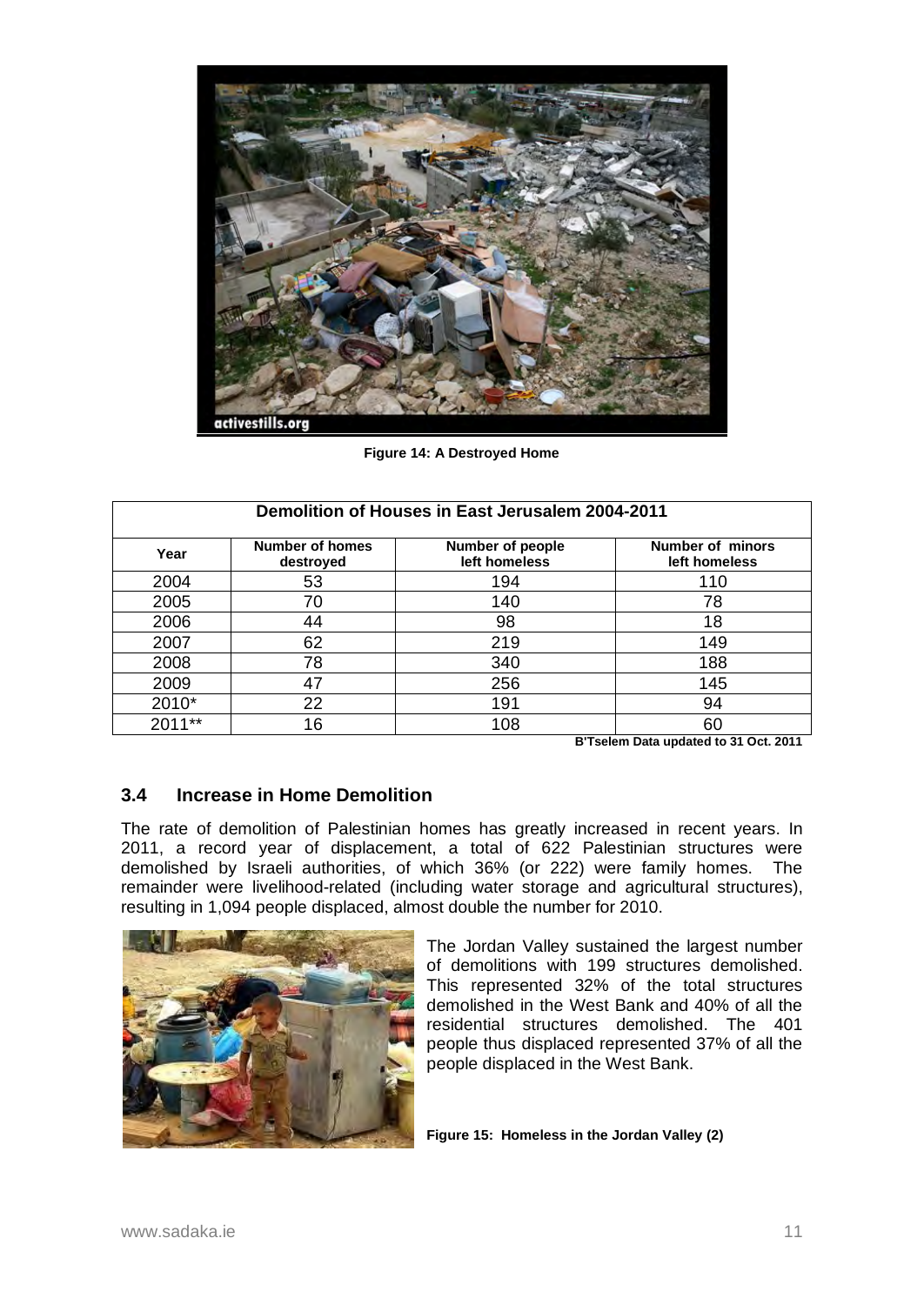## <span id="page-12-0"></span>**3.5 Prawer Plan**

This was passed by the Netanyahu government in September 2011. Under the plan, the homes of over 30,000 Bedouin in the Negev will be demolished and the inhabitants will be moved into 'townships'. It is the proposed 'final solution' to Israeli government efforts since 1948 to strip the Bedouin of their ancestral lands. Those lands will then become home to Jewish settlers, thus helping to achieve the Zionist goal of concentrating the non-Jewish natives of Palestine in the smallest possible area while allowing Jews to take control of the maximum amount of land. The 'unrecognised' villages targeted for demolition include: Assir – pop.1,500; Umm al-Hieran – pop.400; Alsira – pop.500.

## <span id="page-12-1"></span>**3.6 West Bank Bedouin**

The Bedouin currently residing in the West Bank are those who fled or were driven from the Negev at the time of the Nakba. Many are facing forced transfer again. Israel's Civil Administration is planning to forcibly relocate some 27,000 Bedouins living in Area C.

## <span id="page-12-2"></span>**3.7 E-1**



**Figure 16: Khan al-Ahmar School**

The Palestinian-Bedouin communities living in the hills to the east of Jerusalem are at an exceedingly growing risk of forced ethnic displacement. The Bedouin homes are currently located in an area called 'E-1', a 12km piece of land that Israel has earmarked for the expansion of illegal Israeli settlements like Ma'ale Adumim and Kfar Adumim, in order to link them up with occupied East Jerusalem. There are 20 Bedouin communities, comprising some 2,300 people, living in the E-1 area. These communities have all received demolition orders. Israel

plans to relocate some of them to a site next to the Abu Dis municipal rubbish dump, the largest rubbish dump on the West Bank. One such community, Khan al-Ahmar, is home to the Al-Jahalin tribe of Bedouin who were displaced from the Negev in 1948.

<span id="page-12-3"></span>Some of their homes, including their primary school, have already been demolished. It was the only school accessible for the children of the tribe and thus seen as a vital resource. It became the focus of international media attention when an Italian NGO helped to rebuild it from mud and car tyres. Despite international support, both school and homes are still slated for demolition.



iety for the Study of International Affa<br>(PASSIA)

**Figure 17: E-1 Development Plan**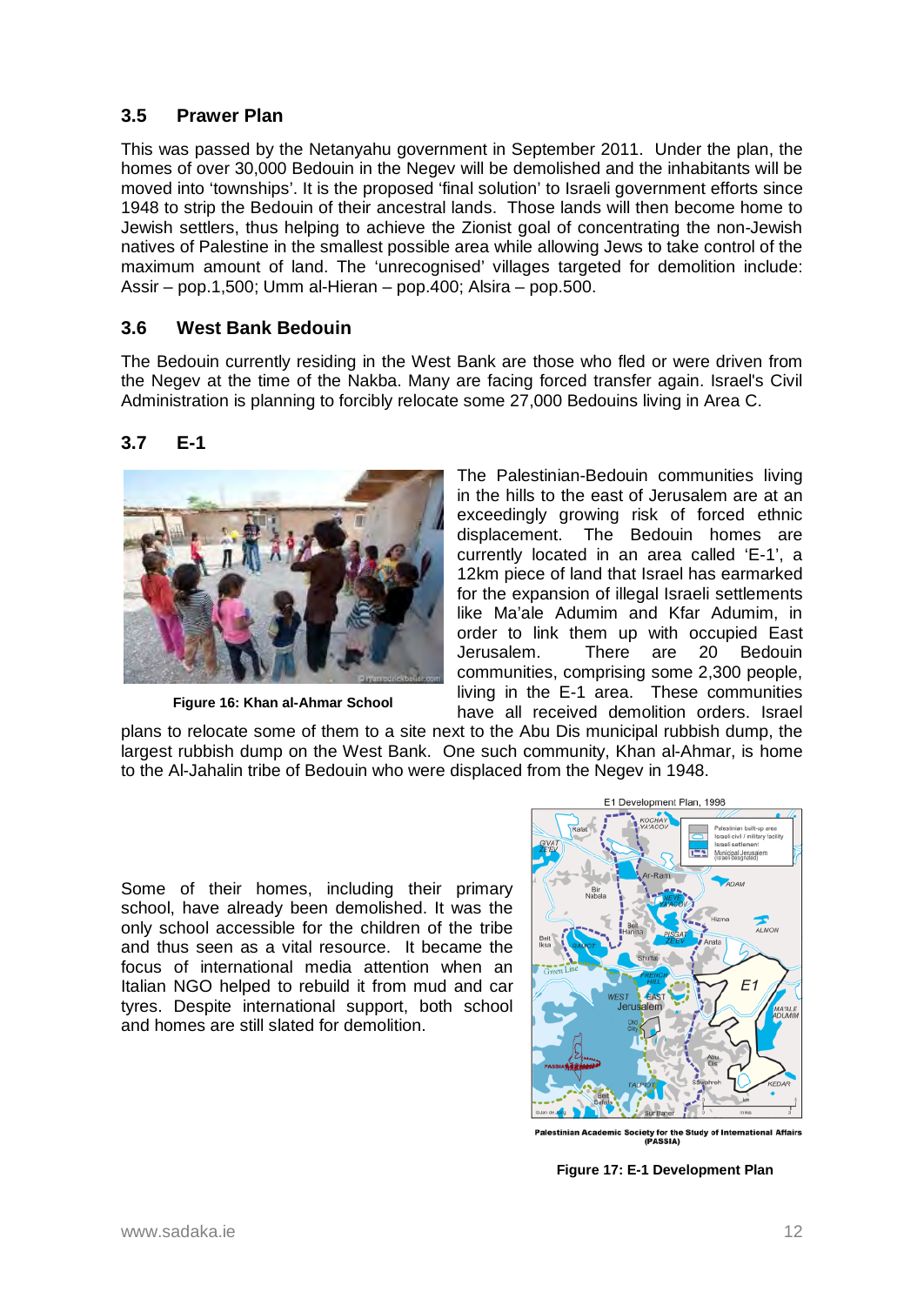## **4 Current Practice**

## <span id="page-13-0"></span>**4.1 Home Demolition Method**

The Israeli practice of Palestinian home demolition is arbitrary and brutal. When a demolition is to take place because of a 'legal' reason, such as the lack of a building permit, a notice is served which may be acted upon straight away or at some indeterminate time in the future, leaving the family in a state of uncertainty not knowing

when or if their home is to be destroyed.

If the Israeli authorities decide to act upon the Order immediately, policemen and/or soldiers arrive frequently in the early hours of the morning - with giant bulldozers, explosives and other equipment.

The family, who may still be in bed, are given very little time to vacate their property – sometimes only fifteen minutes. They have no time to remove all of their possessions



which are destroyed along with **Figure 18: House Demolition in Sheikh Jarrah, East Jerusalem**

Animal sheds are sometimes demolished on top of the animals inside, killing and injuring them. On rare occasions the homeowner may have managed to obtain a court order delaying the demolition, however this is no guarantee that the demolition will not go ahead anyway; the Israeli army has little regard for these legal technicalities and sometimes the orders are just torn up.

As if the destruction of their home were not enough, the Palestinians are then given the bill for the destruction! This can amount to thousands of shekels. For this reason, some Palestinians choose to demolish their home themselves.

## <span id="page-13-1"></span>**4.2 Settler Violence**

the house.

As well as violence from a state that seeks to dispossess them, Palestinians also have to endure harassment and physical violence from settlers who wish to take their place. When the newly-rebuilt Khan al-Ahmar School was threatened with demolition a second time, settlers from the nearby illegal Kfar Adumim settlement applied pressure on the Israeli Civil Administration to hasten the demolition. The illegal Jewish settlers were helped in this by an organisation called *Regavim*. This right-wing settler-run organisation is a kind of self-appointed policeman of Palestinian construction in the West Bank. Its members take photos and notes of 'illegal' Palestinian buildings and then strive by various means to ensure that the Israeli Civil Administration is sufficiently diligent in destroying said buildings. *Regavim* has also busied itself with finding a solution to 'the Bedouin problem' in the Negev. Its overall aim is the demolition of Palestinian and Bedouin property.

<span id="page-13-2"></span>Other forms of settler violence include direct physical attacks on Palestinians; theft, killing and wounding of herd animals; burning and looting of crops. These attacks, together with home demolitions, are designed to make life intolerable for the Palestinians and encourage them to leave their land.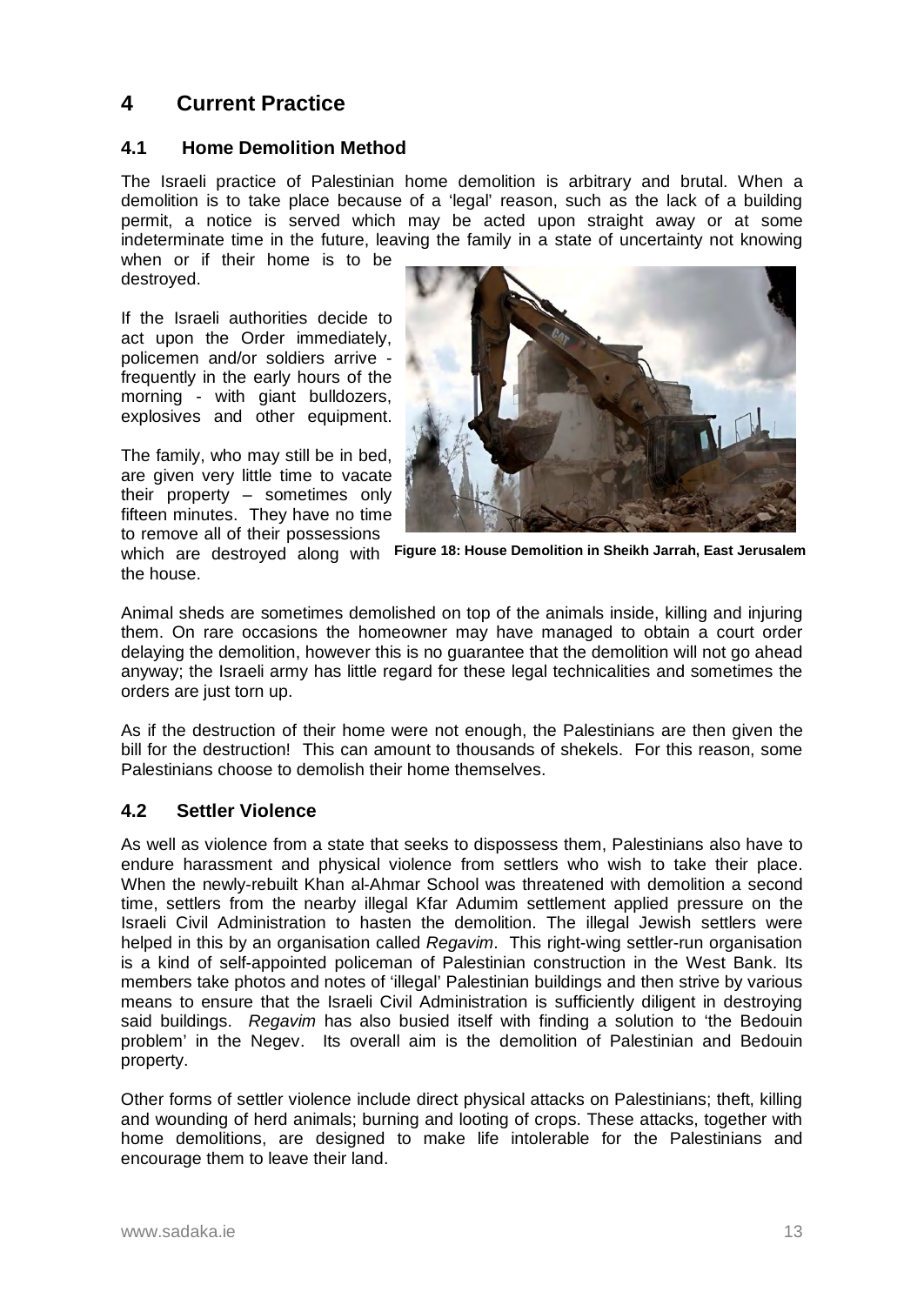## **4.3 War Crimes**

When the Israelis are demolishing a home to punish a Palestinian accused of militancy, a curfew is usually imposed in the locality and tanks and armoured personnel carriers will accompany the unit carrying out the demolition. Frequently, the homes of those who have some connection to the accused – family members etc. - are also demolished. This is



**Figure 19: War Crime**

classed as 'collective punishment' which is forbidden under the Geneva Convention. Again, little time is given to the residents to vacate their property and it has been known for buildings to be demolished while people are still inside, as happened during the assault on the Jenin refugee camp in 2002. In that same year, one of the worst cases of 'death by demolition' took place. The Israelis collapsed a three-storey apartment block in Nablus, home to the extended al-Shobi family, while the members were inside. Omar al-Shobi, 85 years old, his two daughters, his

son and pregnant daughter-in-law and their three sons, aged from 4 to 8 years old, were all killed. His younger brother Abdallah, 68 years old and sister-in-law Shams 65, survived after being buried for seven days. These are war crimes.

## <span id="page-14-0"></span>**4.4 Trauma**

#### *"A home demolished is a future destroyed".*  Chris Gunness, UNRWA spokesman

Surveys carried out by the UN and by various NGOs reveal the devastating effect that home demolition has on the mental and physical health of those who have to endure it. The loss of the home frequently entails loss of livelihood as well. It can lead to breakup of the family, of the community, to pauperisation and to exile. Predictably, the shock is greatest for the most vulnerable – for children, the elderly and the disabled.



**Figure 20: A family watch as their home is destroyed**

## <span id="page-14-1"></span>**4.5 The Effect on Children**

Studies carried out by organisations such as 'Save the Children' reveal that the insecurity created by the threat of demolition, and indeed the demolitions themselves, provoke symptoms of extreme distress in children: mental disturbance; chronic anxiety; nightmares; bed-wetting and post-traumatic stress, etc. Children are forced to witness the heartbreak and trauma caused to their families; they often lose their fondest possessions – toys, books, clothes, animals – and if their school is destroyed - the Israeli 'Civil Administration' has no compunction about demolishing schools – their education is also taken away.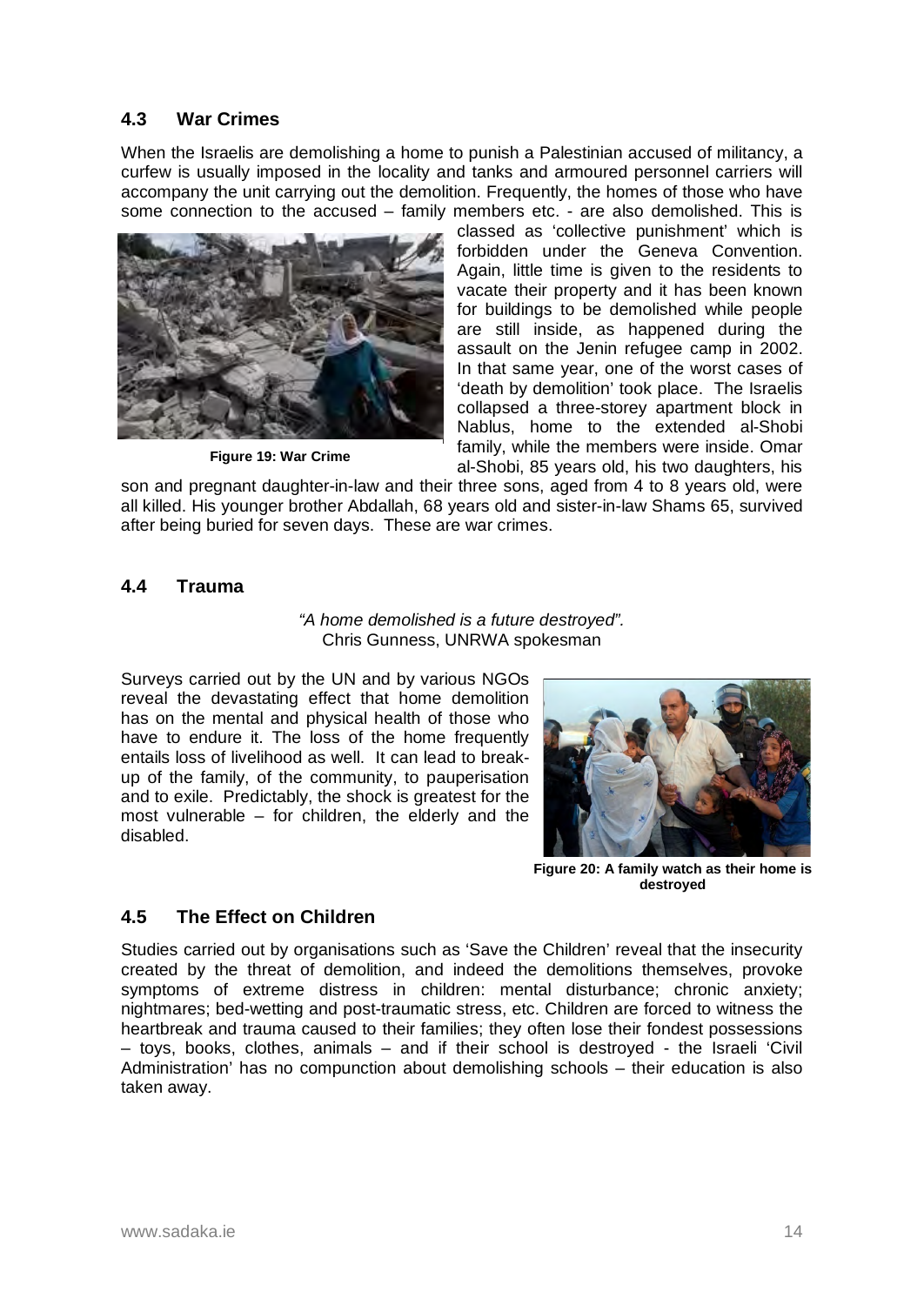

**Figure 21: Children stand on the ruins of their home**

## <span id="page-15-0"></span>**4.6 The Legal Position**

Israel's policy and practice of destroying Palestinian and Bedouin homes is in contravention of numerous international laws. Here are some examples:

**1907 Hague Regulations: Section IV, Article 46** of the 'Hague Convention on Respecting the Laws and Customs of War on Land' lays down that *"the lives of persons, and private property must be respected: private property cannot be confiscated."* 

**1949 The IVth Geneva Convention: Article 49, Paragraph 6** *"The occupying power shall not deport or transfer parts of its civilian population into the territory it occupies."* **Article 53** It is *"forbidden for an occupying state to destroy any movable or immovable private property belonging to individuals, groups, states, public authorities, social organisations or co-operatives unless military operations require such destruction*."

**1973 UN Convention on the Suppression & Punishment of the Crime of Apartheid Article 1** declares that: "*inhuman acts resulting from the policies and practices of apartheid and similar policies and practices of racial segregation and discrimination"* are international crimes.

**Article 2** defines the crime of apartheid *–"as covering inhuman acts committed for the purpose of establishing and maintaining domination by one racial group of persons over any other racial group of persons and systematically oppressing them".*

**2002 The Rome Statute of the International Criminal Court: Article 7 (1) (d)** 'Crimes against Humanity' section – forbids the "*deportation or forcible transfer of population."*

Israel is in contravention of the following international human rights laws which uphold the right to adequate housing:

**The Universal Declaration of Human Rights of 1948 (Art. 25(1))** 

**The International Covenant on Economic, Social and Cultural Rights 1966 (Art. 11)** 

**The International Covenant on Civil and Political Rights of 1966 (Art. 17**)

**The International Convention on the Elimination of All Forms of Racial Discrimination of 1969 (Art. 5 (e) (iii))** 

**The Convention on the Rights of the Child of 1990 (Arts. 16, 27)**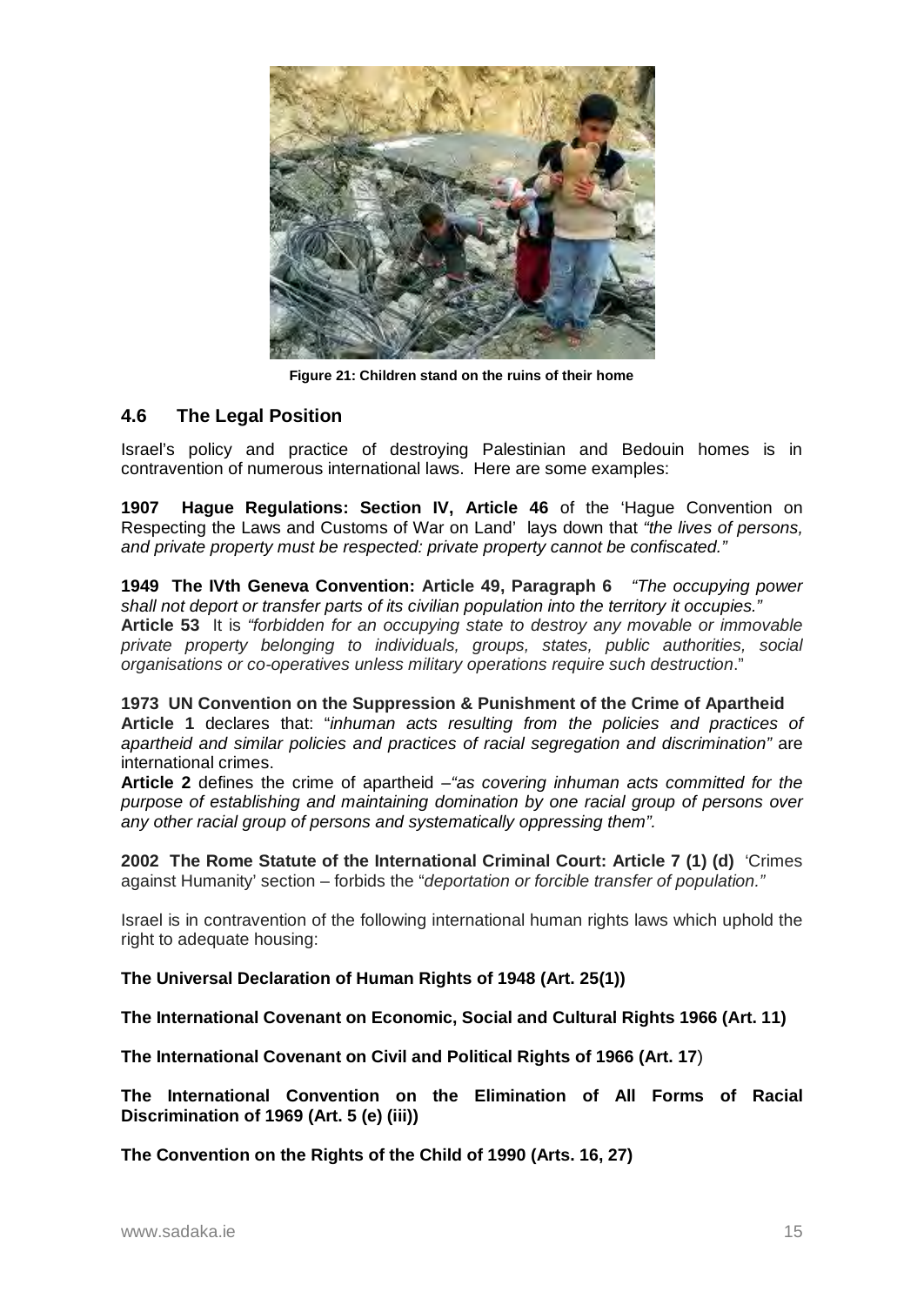#### **General Comments 4 (1991) and 7 (1997) of the UN Committee on Economic, Social and Cultural Rights**.

**2004 Ruling on the Wall:** The International Court of Justice declares the Wall illegal and instructs the international community *"not to render any aid or assistance in maintaining the situation created thereby".*

People whose homes have been knocked down erect tents on the same site and refuse to move in protest at the injustice of their treatment.



**Figure 22: Child in 'Protest Tent'**

## <span id="page-16-0"></span>**5 International involvement**

## <span id="page-16-1"></span>**5.1 Role of the US and Caterpillar**

The bulldozers used to demolish Palestinian homes, rip up orchards and clear land are specialised pieces of equipment supplied to the Israeli army by the US company *Caterpillar.* Bulldozers which are normally used for construction are transformed into highly destructive military machines:

*"These aren't your normal bulldozers. These are two-storey, tremendously powerful machines. They're really mining equipment that has been modified by Caterpillar for use by the Israeli army"* (Jeff Halper ICAHD)

*Caterpillar* has come under heavy criticism from human rights groups for these sales to Israel. The company defends itself by stating that the bulldozers are purchased by the US government and given to Israel through the *US Foreign Military Sales Program* created under the Camp David Accord. These military exports are part of the US government's foreign aid package to Israel. However, the company has not disclosed how much it makes through its participation in this programme.

In addition, because the bulldozers are given to Israel through the **U.S. Foreign Military Sales Program**, they are by definition 'military'. It has been claimed therefore that the United States is violating the **U.S. Arms Export Control Act**, which prohibits the use of military aid against civilians.

Other companies which supply Israel with machinery to demolish homes in contravention of international law include: *Volvo, Hyundai and Komatsu.*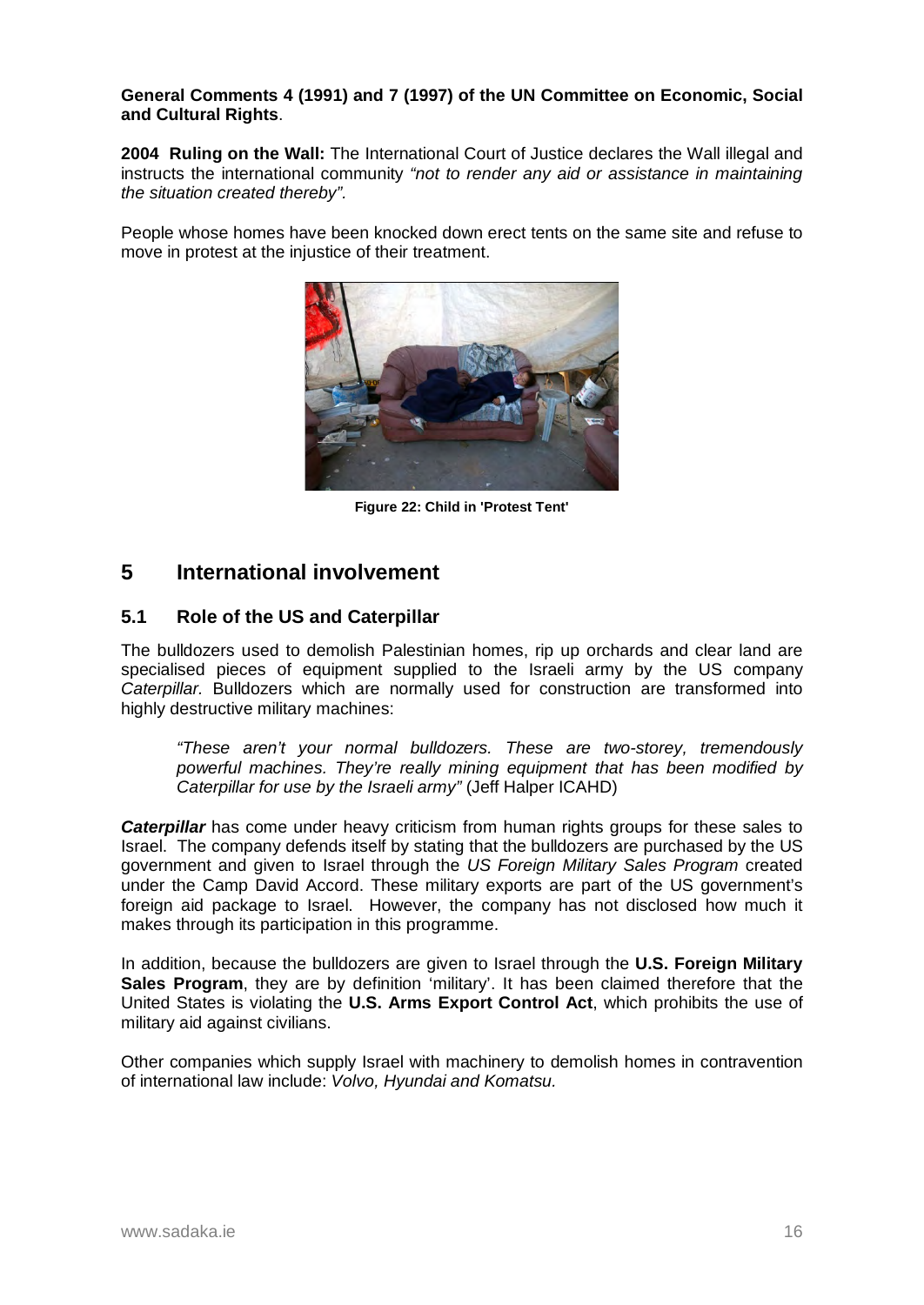

**Figure 23: Caterpillar D9 Bulldozers**

## <span id="page-17-0"></span>**5.2 lResponse of the International Community**

*"Instead of fulfilling their obligations under international law to discourage the continuation of the ongoing breaches of international law in the Occupied Palestinian Territories, the international community -- in the guise of the Quartet -- has now reduced itself to advocating for the formalization of such violations in the name of political expediency*." 'The Quartet's Continued Path to Irrelevancy.' Al-Haq Op-Ed. 15 February 2012

*"It's time for the Quartet to understand that they cannot contribute to achieving a just and durable solution to the conflict without first ensuring respect for international law."*  Phillip Luther, Middle East and North Africa Interim Programme Director, Amnesty International

*"The Quartet should call ongoing settlement expansion and house demolitions what they are: violations of international humanitarian law that Israel should stop."* Sarah Leah Whitson, Middle East director at Human Rights Watch.

*"The increasing rate of settlement expansion and house demolitions is pushing Palestinians to the brink, destroying their livelihoods and prospects for a just and durable peace."* Jeremy Hobbs, Executive Director, Oxfam International

## <span id="page-17-1"></span>**5.3 NGOs**

Despite Israel's many breaches of international law it has been human rights organisations in Palestine, Israel and internationally who have consistently sought to draw attention to the devastating effect of home demolitions on Palestinian life through documenting cases, collecting and publicising statistics, issuing reports and offering practical help to families made homeless. The list is long: *Adalah, Al-Haq, B'Tselem, Ir Amim, Amnesty International, Christian Aid, the Centre for Constitutional Rights (US), EAPPI, Human Rights Watch, Oxfam, Save the Children* etc.

One organisation deserves special mention - *The Israeli Committee Against House Demolitions (ICAHD),* which has dedicated itself solely to this issue. For years its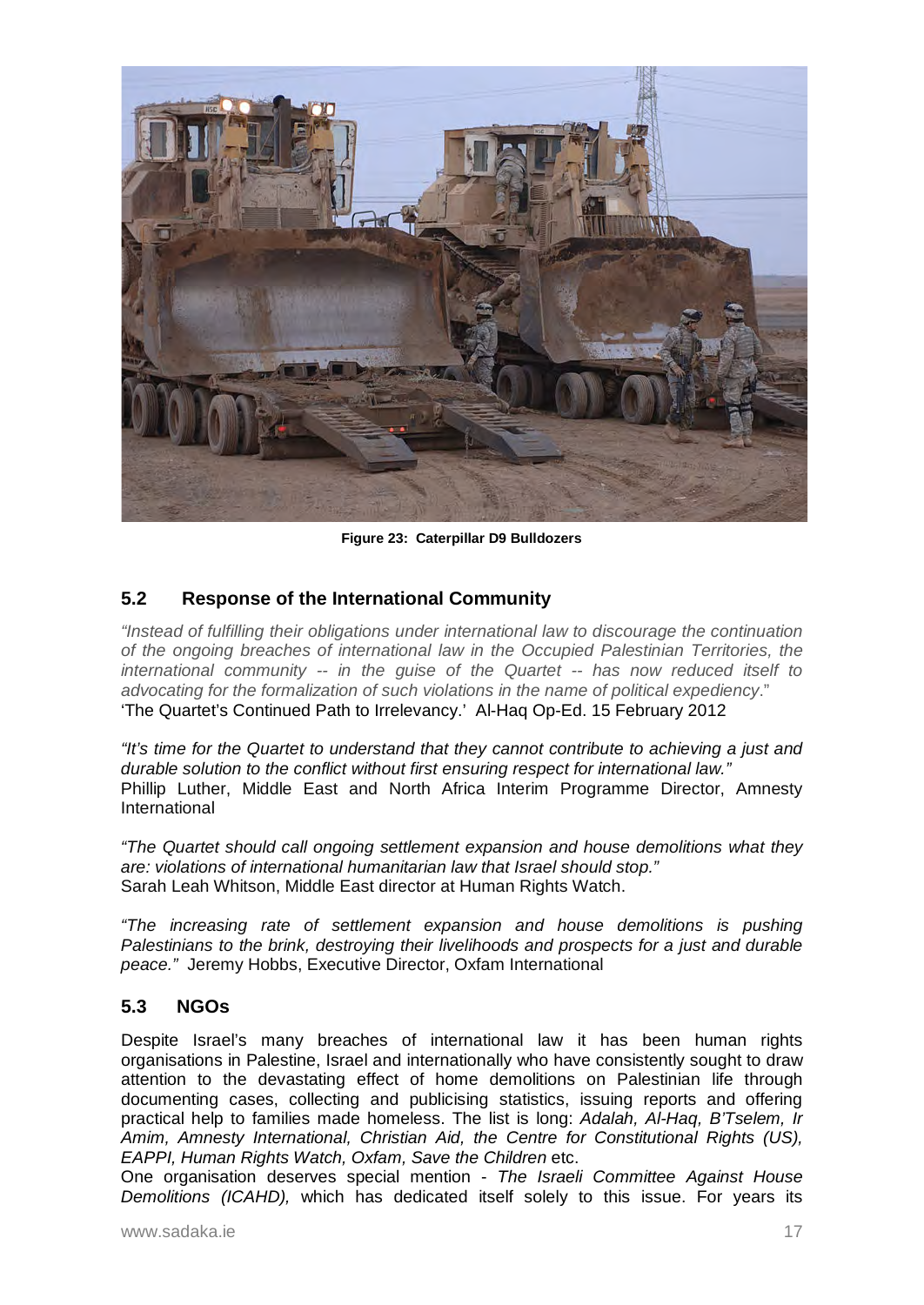representatives have publicised, lobbied and actively opposed the destruction of Palestinian homes.

## <span id="page-18-0"></span>**5.4 The United Nations**

Even though individual representatives of the United Nations with responsibility for human rights, - Prof. Richard Falk, Baroness Valerie Amos, Chris Gunness, Maxwell Gaylard and particular UN departments like OCHA (OPT) and UNRWA have issued public statements and produced reports condemning Israel's actions, there has been no similar condemnation from the UN leadership. This failure to call Israel to account for its breach of international law may be explained by the United Nations membership of the USdominated 'Quartet'. This calls into question the ability of the UN leadership to function as an effective and impartial guardian of human rights in world society. It seems unable or unwilling to even defend its own property and personnel. Israel has bombed UN compounds and insulted, imprisoned and banished UN representatives without being

ostracised in any way. The passivity and ineffectiveness of the leadership contrasts with the diligence of its local offices.

Following the ever-increasing number of home demolitions, the UN Office for the Coordination of Humanitarian Affairs (OCHA) set up a **Displacement Working Group** in 2008 to monitor and publicise the extent of this Israeli practice. The Group has over a hundred members including UN agencies, international and local NGOs and donors.



**Figure 24: Makeshift Tent, Jordan Valley**

## <span id="page-18-1"></span>**5.5 The EU**

Despite having expressed concern over the years at increasing Israeli expansionism, the European Union still accords Israel privileged trading arrangements under the *EU-Israel Association Agreement* (see Sadaka Briefing No.15 – 'The EU and Israel'). Israel is in breach of the human rights clauses in this Agreement and yet the EU, Israel's principal trading partner, has failed to suspend it. However, there are signs the EU is becoming increasingly uneasy. In 2011, a confidential report from European consuls in Jerusalem and Ramallah was sent to EU foreign ministers. The Report, which has been leaked, voiced urgent concerns over the 'forced expulsion' of Palestinians from Area 'C' of the West Bank; the decline in the Palestinian population of the Jordan Valley; East Jerusalem and the plight of the Bedouin. The increase in home demolitions came in for particular mention. Following this, in late December 2011, the EU ambassador to Israel, Andrew Standley, submitted a formal protest to the Israeli foreign ministry based on the findings of the Report. He too made particular mention of the rise in home demolitions – 500 in 2011 with more than 1,000 Palestinians displaced. In addition, four EU members of the UN Security Council – Britain, France, Germany and Portugal – strongly criticised the increase in settlement building.

The EU's formal position supports a 'two-state solution'. They have issued statements supporting it and spent money promoting it. However, they fear this may no longer be viable if Israel proceeds with its expansionist plans.

## <span id="page-18-2"></span>**5.6 The US**

*"The excessively close support given by the US to Israel which really is domestically driven creates a situation where no matter what the facts are or the law is, the US will side with Israel."* Richard Falk, UN Special Rapporteur on Human Rights in the OPTs.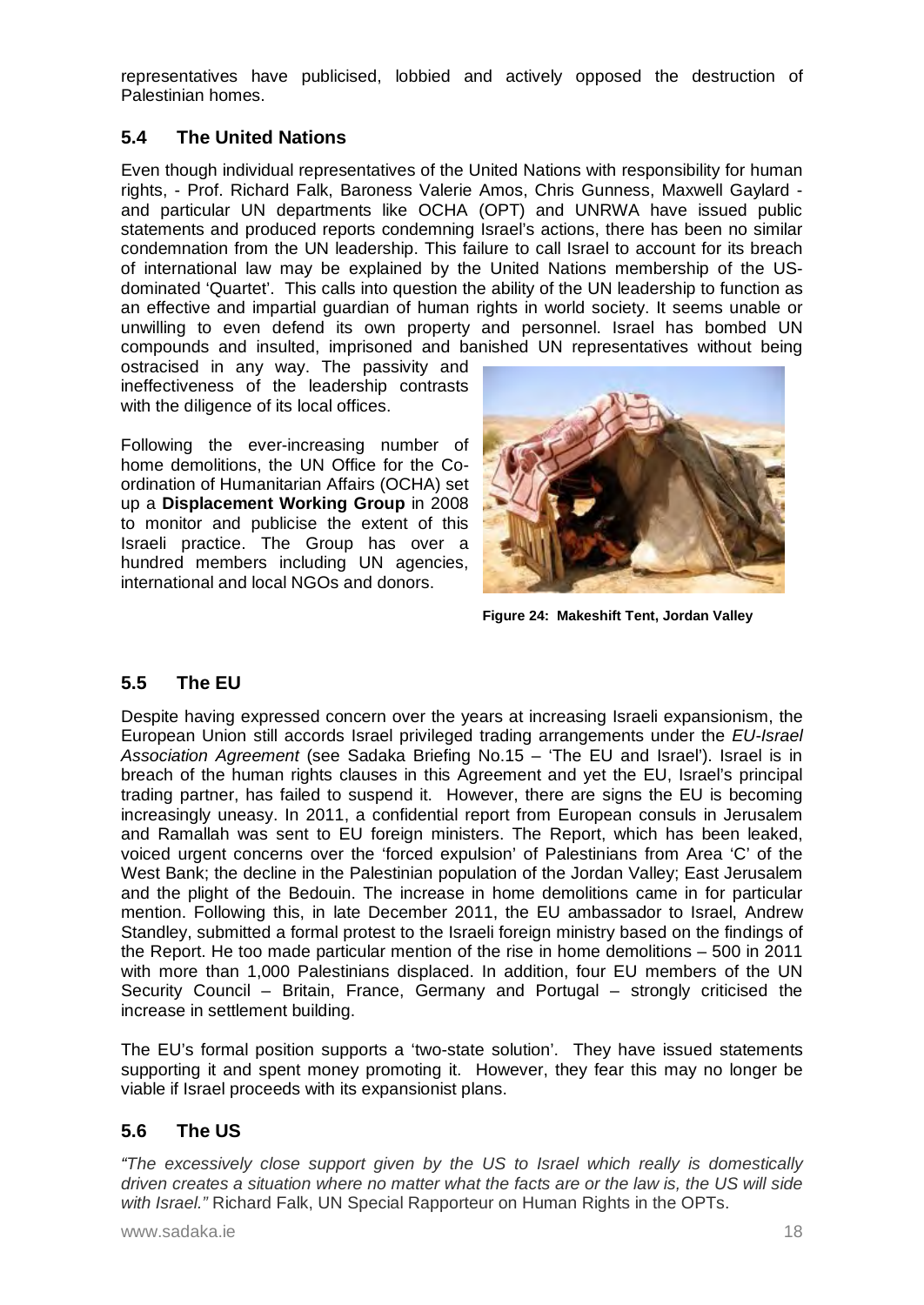*"Israel can get away with anything".* Amr Moussa, Secretary General of the Arab League.

On a visit to East Jerusalem in March 2009 in a bid to restart 'peace talks', US Secretary of State Hillary Clinton said that home demolitions were 'unhelpful'. Mild-mannered comments such as this are the typical US government reaction to Israeli crimes. Despite this, US political leaders are forced to make up for having dared criticise Israel. In May 2011 after President Obama had told Israeli PM Netanyahu that a future Palestinian state had to be established within the 1967 borders, the Republican party reacted by inviting Netanyahu to address Congress and send a clear message to Obama: hands off Israel. That same week, Obama, not to be out-done, addressed an AIPAC convention and reaffirmed Bush's promise that Israel will not have to return to the 1967 borders or relinquish its major settlement blocs in East Jerusalem and the West Bank.

There is clearly some tension because Israeli practice makes a nonsense of the 'Quartet' sponsored 'Road Map to Peace', brainchild of the US administration. In addition there is concern among the US military. Leading General David Petraeus warned that 'American favouritism for Israel is fomenting anti-American sentiment' which will translate into US military casualties in Iraq and Afghanistan.



**Figure 25: A child stands amidst the ruins of his home**

## <span id="page-19-0"></span>**6 Conclusion**

In the matter of the situation in the Occupied Palestinian Territories, it appears that there is no section of the international political leadership willing to enforce international human rights law. Sanctions were speedily imposed on Iraq, Iran and Libya but none on Israel, which continues to receive privileged treatment and funds from the EU and billions of dollars in aid from the US. It has fallen to international Civil Society to guard the moral compass, to speak up for the dispossessed and in so doing strive to defend our civilisation.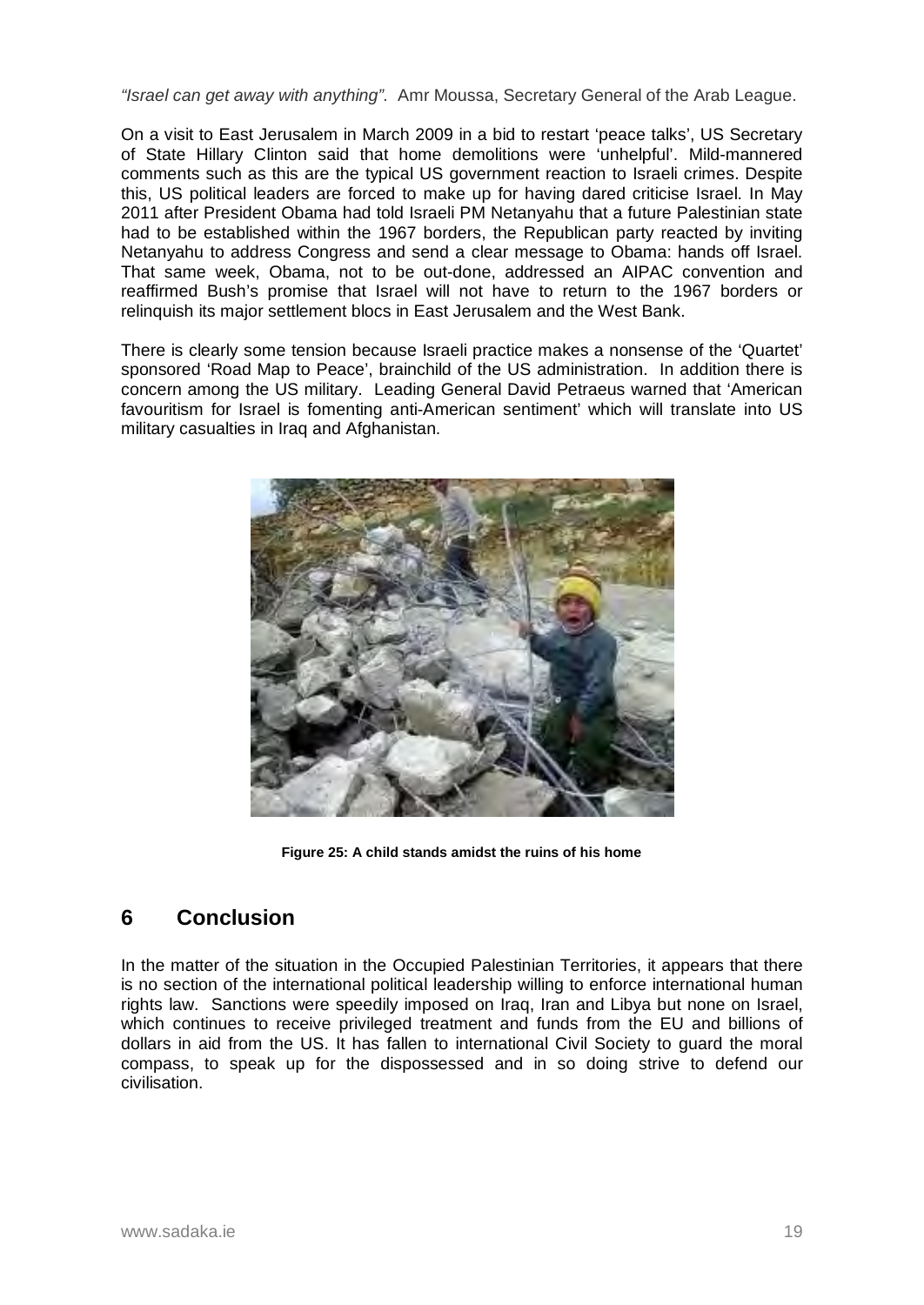## <span id="page-20-0"></span>**7 Appendices**

## **7.1 Reports**

Recommendation on International Principles applicable to Archeological Excavations. (Records of the General Conference PP. 40-44) UNESCO. New Delhi 1956. <http://unesdoc.unesco.org/images/0011/001145/114585e.pdf>

Razing Rafah - Mass Home Demolitions in the Gaza Strip. Human Rights Watch OCT 2004. <http://www.hrw.org/reports/2004/10/17/razing-rafah-0>

Through No Fault of their Own – Punitive House Demolitions. B'Tselem Nov 2004 [http://www.btselem.org/download/200411\\_punitive\\_house\\_demolitions\\_eng.pdf](http://www.btselem.org/download/200411_punitive_house_demolitions_eng.pdf)

Caterpillar. The Alternative Report. War on Want March 2005. <http://www.waronwant.org/attachments/Caterpillar-%20The%20Alternative%20Report.pdf>

The Case against Caterpillar Inc. Centre for Constitutional Rights <http://ccrjustice.org/files/1.24.2011%20Caterpillar%20Factsheet%20.pdf>

As Safe as Houses? Israel's Demolition of Palestinian Homes. Amnesty International. Oct 2009. <http://www.amnesty.org/en/library/info/MDE15/006/2010>

Broken Homes. Addressing the Impact of House Demolitions on Palestinian Children and their Families. Save the Children. April 2009 [http://www.savethechildren.org.uk/resources/online-library/broken-homes-addressing](http://www.savethechildren.org.uk/resources/online-library/broken-homes-addressing-impact-h)[impact-ho](http://www.savethechildren.org.uk/resources/online-library/broken-homes-addressing-impact-h)use-demolitions-palestinian-children-and-families

"I Lost Everything" – Israel's Unlawful Destruction of Property during Operation Cast Lead. Human Rights Watch. May 2010 [http://www.hrw.org/sites/default/files/reports/iopt0510webwcover\\_1.pdf](http://www.hrw.org/sites/default/files/reports/iopt0510webwcover_1.pdf)

Enforcing Housing Rights : The Case of Sheikh Jarrah. Avocats Sans Frontieres. May 2011

[www.asf.be/sites/default/files/files/ASF%20Housing%20Rights%20Report%20\(May%202](http://www.asf.be/sites/default/files/files/ASF%20Housing%20Rights%20Report%20(May%202011).pdf) [011\).pdf](http://www.asf.be/sites/default/files/files/ASF%20Housing%20Rights%20Report%20(May%202011).pdf)

Displacement and Insecurity in Area C of the West Bank. UN-OCHA (opt). Aug. 2011 <http://unispal.un.org/UNISPAL.NSF/0/9100B847ECAD72C4852578DF006748BE>

Report by the Internal Displacement Monitoring Centre to the CESCR. Aug. 2011 [http://www.internaldisplacement.org/8025708F004CE90B/\(httpDocuments\)/6934FA304AB](http://www.internaldisplacement.org/8025708F004CE90B/(httpDocuments)/6934FA304AB8ADA3C1257934002C8429/$file/IDMC+Report+for+the+CESCR+Aug2011.pdf) [8ADA3C1257934002C8429/\\$file/IDMC+Report+for+the+CESCR+Aug2011.pdf](http://www.internaldisplacement.org/8025708F004CE90B/(httpDocuments)/6934FA304AB8ADA3C1257934002C8429/$file/IDMC+Report+for+the+CESCR+Aug2011.pdf)

No Home, No Homeland; a new normative Framework for examining the Practice of Administrative House Demolitions in East Jerusalem. ICAHD Sept. 2011 <http://thecepr.org/images/stories/pdf/no%20home%20no%20homeland.pdf>

EU HOMS Report on Area C and Palestinian State-Building. July 2011 [http://thecepr.org/images/stories/pdf/area%20c%20%20final%20report%20july%202011.p](http://thecepr.org/images/stories/pdf/area%20c%20%20final%20report%20july%202011.pdf) [df](http://thecepr.org/images/stories/pdf/area%20c%20%20final%20report%20july%202011.pdf)

EU HOMS Report on East Jerusalem Dec 2011 <http://thecepr.org/images/stories/pdf/eu%20homs%20jerusalem%202011.pdf>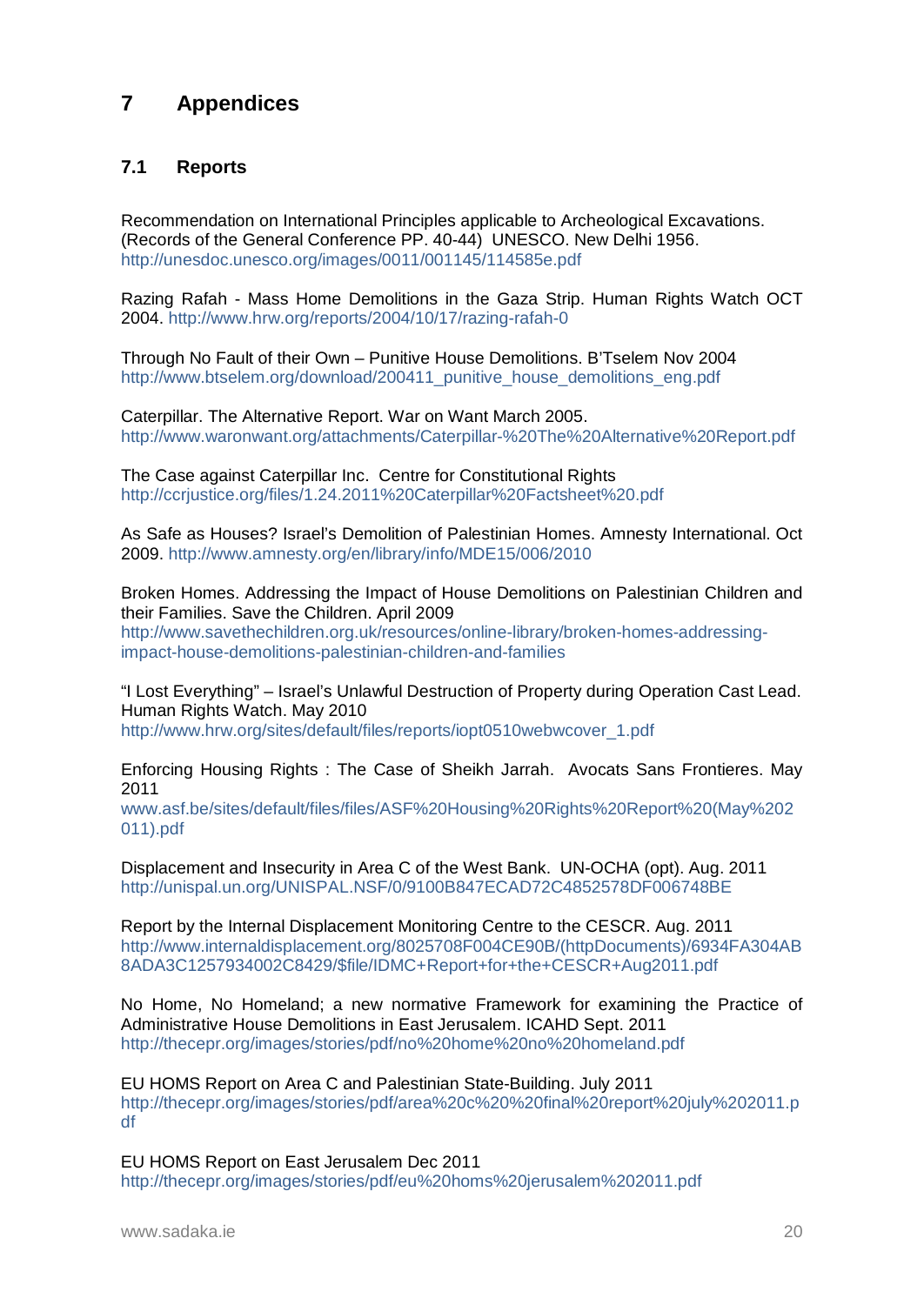Demolitions and Forced Displacement in the Occupied West Bank. UN-OCHA (opt) Jan 2012

[http://www.ochaopt.org/documents/ocha\\_opt\\_demolitions\\_factSheet\\_january\\_2012\\_engli](http://www.ochaopt.org/documents/ocha_opt_demolitions_factSheet_january_2012_english.pdf) [sh.pdf](http://www.ochaopt.org/documents/ocha_opt_demolitions_factSheet_january_2012_english.pdf)

## **7.2 Articles**

The Moroccan Quarter: A History of the Present. Thomas Abowd. *Jerusalem Quarterly 7. Winter 2000.* <http://www.jerusalemquarterly.org/ViewArticle.aspx?id=239>

Looting and 'Salvaging': How the Wall, illegal Digging and the Antiquities Trade are ravaging Palestinian Cultural Heritage. Adel H. Yahya. *Jerusalem Quarterly 33 Winter 2008*.<http://www.jerusalemquarterly.org/ViewArticle.aspx?id=46>

Area C Strikes Fear into the Hearts of Palestinians as Homes are destroyed. Rory McCarthy. <http://www.guardian.co.uk/world/2008/apr/15/israelandthepalestinians>

Flattening the Bedouin Village of al-Arakib. Lawrence Davidson. *Counterpunch 6 Aug 2010* <http://www.counterpunch.org/2010/08/06/flattening-the-bedouin-village-of-al-arakib/>

The Plight of the Negev's Bedouin. Talab el-Sana. *Guardian 5 Oct. 2011* <http://www.guardian.co.uk/commentisfree/2011/oct/05/bedouin-negev-israel>

The Negev's Hot Wind Blowing. Jonathan Cook. *Middle East Research & Information Project. 25 Oct. 2011*. <http://www.merip.org/mero/mero102511>

Ethnic Cleansing in a Zionist Fairyland. Vacy Vlazna. *Palestine Chronicle 10 Feb.2012* [http://www.palestinechronicle.com/view\\_article\\_details.php?id=17768](http://www.palestinechronicle.com/view_article_details.php?id=17768)

Israel demolishes West Bank Villages … . Akiva Eldar. *Haaretz. 21 Feb.2012* [http://www.haaretz.com/print-edition/features/israel-demolishes-west-bank-villages-as](http://www.haaretz.com/print-edition/features/israel-demolishes-west-bank-villages-as-jewish-outposts-remains-untouched-1.413875)[jewish-outposts-remains-untouched-1.413875](http://www.haaretz.com/print-edition/features/israel-demolishes-west-bank-villages-as-jewish-outposts-remains-untouched-1.413875)

## **7.3 Video Footage**

Though distressing to watch there is extensive video footage of Israel's illegal activity on **YouTube** [http://www.youtube.com](http://www.youtube.com/)

## **7.4 Useful Websites**

| Adalah                                  | www.adalah.org             |
|-----------------------------------------|----------------------------|
| Al-Haq                                  | www.alhaq.org              |
| Amnesty International                   | www.amnesty.org            |
| <b>Badil</b>                            | www.badil.org              |
| <b>B'Tselem</b>                         | www.btselem.org            |
| <b>Centre for Constitutional Rights</b> | www.ccrjustice.org         |
| Electronic Intifada                     | www.electronicintifada.net |
| Human Rights Watch                      | www.hrw.org                |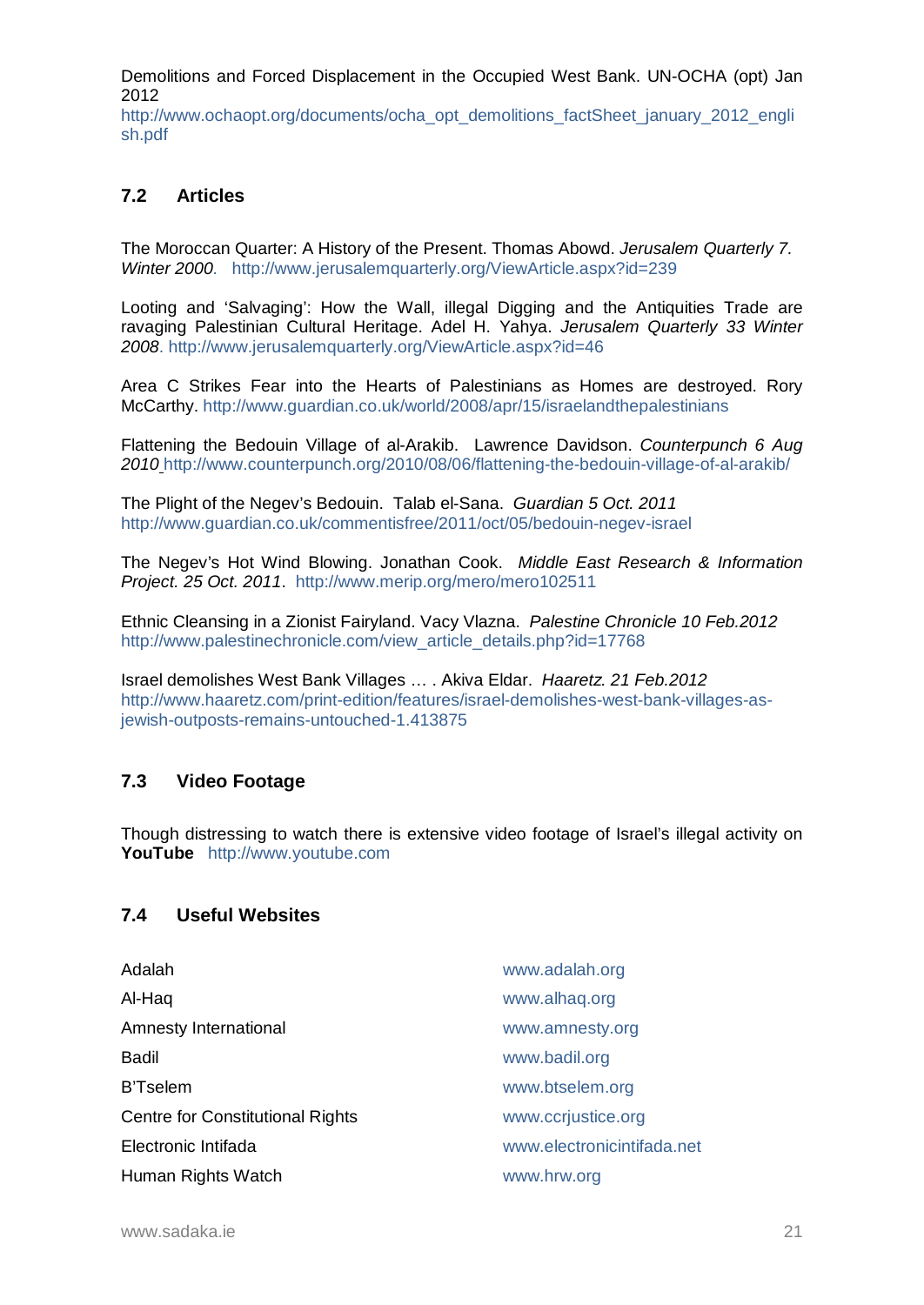- ICAHD [www.icahd.org](http://www.icahd.org/) Internal Displacement Monitoring Centre [www.internal-displacement.org](http://www.internal-displacement.org/) Ir Amim [www.ir-amim.org.il/](http://www.ir-amim.org.il/) Minority Rights Group [www.minorityrights.org](http://www.minorityrights.org/) Oxfam [www.oxfam.org](http://www.oxfam.org/) Palestine Monitor **Palestine Monitor** [www.palestinemonitor.org](http://www.palestinemonitor.org/) Palestine Remembered [www.palestineremembered.com](http://www.palestineremembered.com/) Rabbis for Human Rights **WALL CONGERVITE CONGERVITE** WWW.rhr.org.il/ Save the Children [www.savethechildren.org](http://www.savethechildren.org/) Silwan Information Centre **WALCONG CONTENT** WWW.silwanic.net UNESCO [www.unesco.org](http://www.unesco.org/) UNOCHA (opt) [www.ochaopt.org](http://www.ochaopt.org/) UNOHCHR [www.ohchr.org](http://www.ohchr.org/) UNRWA [www.unrwa.org](http://www.unrwa.org/) War on Want Want [www.waronwant.org](http://www.waronwant.org/)
-